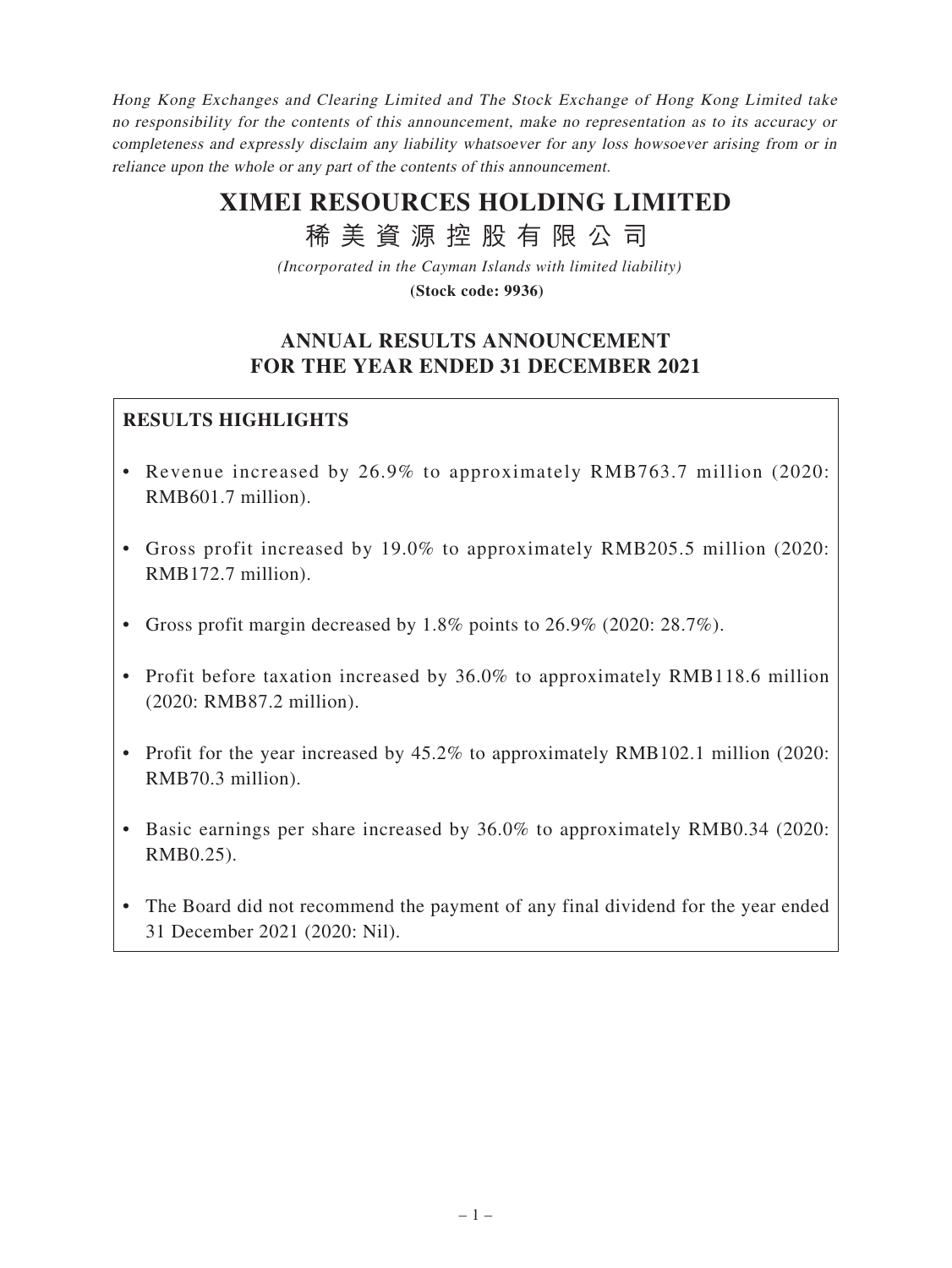The board (the "**Board**") of directors (the "**Directors**") of Ximei Resources Holding Limited (the "**Company**") is pleased to announce the audited consolidated results of the Company and its subsidiaries (the "**Group**") for the year ended 31 December 2021 (the "**Year Under Review**") and selected explanatory notes, together with the comparative figures of the corresponding year in 2020 as follows:

#### **Consolidated Statement of Profit or Loss**

Year ended 31 December 2021

|                                                                         |                | 2021           | 2020           |
|-------------------------------------------------------------------------|----------------|----------------|----------------|
|                                                                         | <b>Notes</b>   | <b>RMB'000</b> | <b>RMB'000</b> |
| <b>REVENUE</b>                                                          | $\overline{4}$ | 763,725        | 601,652        |
| Cost of sales                                                           |                | (558, 205)     | (429,002)      |
| <b>Gross profit</b>                                                     |                | 205,520        | 172,650        |
| Other income and gains, net                                             | 5              | 11,891         | 27,573         |
| Selling and distribution expenses                                       |                | (12,719)       | (8, 392)       |
| Administrative expenses                                                 |                | (83, 665)      | (72, 691)      |
| Listing expenses                                                        |                |                | (11, 468)      |
| Other operating income/(expenses)                                       |                | 9,305          | (12, 486)      |
| Finance costs                                                           | 6              | (11, 782)      | (8,022)        |
| <b>PROFIT BEFORE TAX</b>                                                | $\mathcal{I}$  | 118,550        | 87,164         |
| Income tax expense                                                      | 8              | (16, 485)      | (16, 855)      |
| <b>PROFIT FOR THE YEAR</b>                                              |                | 102,065        | 70,309         |
| <b>EARNINGS PER SHARE ATTRIBUTABLE</b><br>TO ORDINARY EQUITY HOLDERS OF |                |                |                |
| <b>THE COMPANY</b>                                                      |                |                |                |
| Basic (in RMB)                                                          | 9              | 0.34           | 0.25           |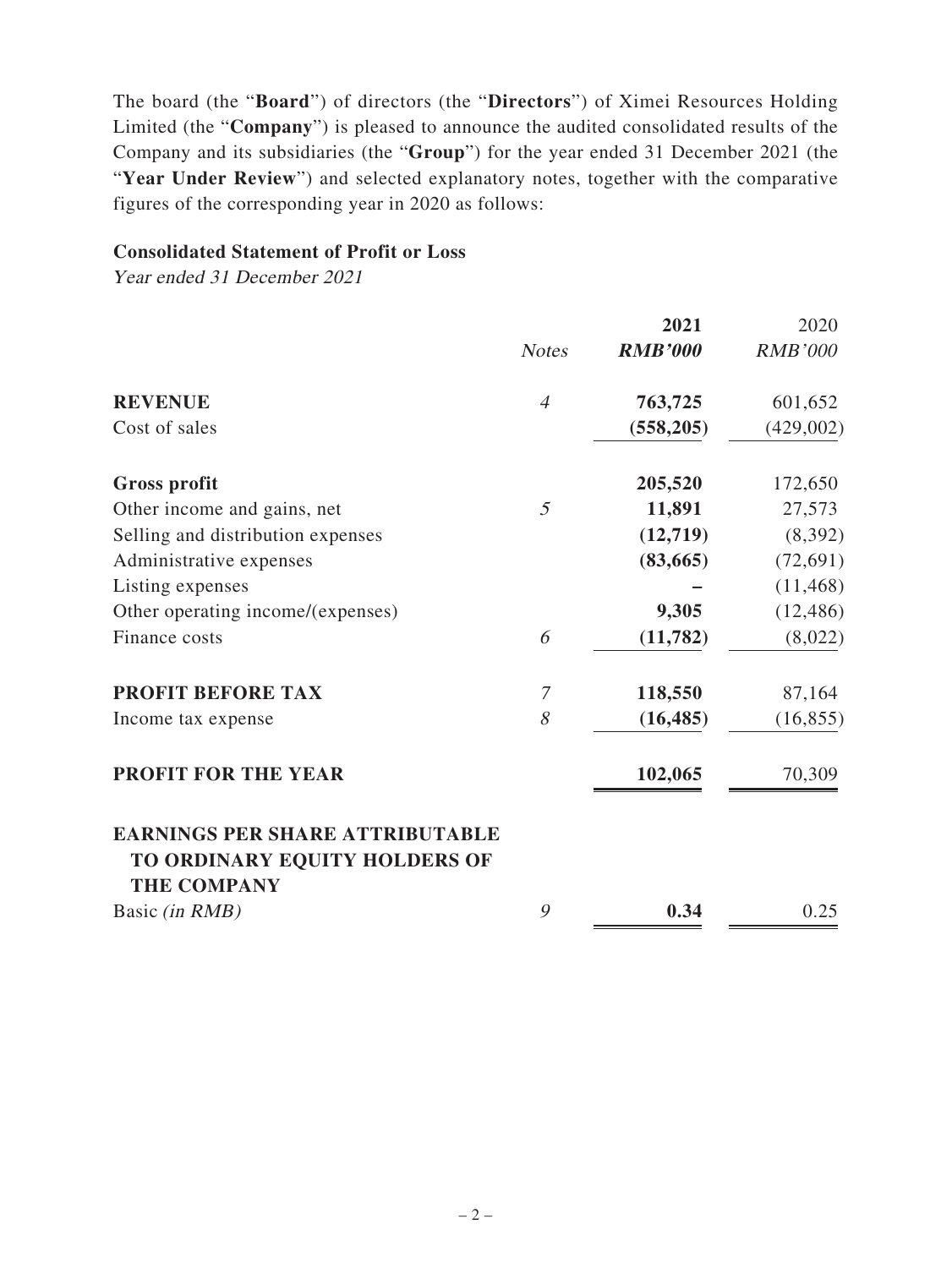# **Consolidated Statement of Comprehensive Income**

Year ended 31 December 2021

|                                                           | 2021<br><b>RMB'000</b> | 2020<br><b>RMB'000</b> |
|-----------------------------------------------------------|------------------------|------------------------|
| <b>PROFIT FOR THE YEAR</b>                                | 102,065                | 70,309                 |
| <b>OTHER COMPREHENSIVE (LOSS)/INCOME</b>                  |                        |                        |
| Other comprehensive (loss)/income that may be             |                        |                        |
| reclassified to profit or loss in subsequent periods:     |                        |                        |
| Exchange differences on translation of foreign operations | (880)                  | 131                    |
| Other comprehensive loss that will not be                 |                        |                        |
| reclassified to profit or loss in subsequent periods:     |                        |                        |
| Exchange differences on translation of the Company's      |                        |                        |
| financial statements                                      | (170)                  | (666)                  |
| <b>OTHER COMPREHENSIVE LOSS</b>                           |                        |                        |
| <b>FOR THE YEAR</b>                                       | (1,050)                | (535)                  |
| <b>TOTAL COMPREHENSIVE INCOME</b>                         |                        |                        |
| <b>FOR THE YEAR</b>                                       | 101,015                | 69,774                 |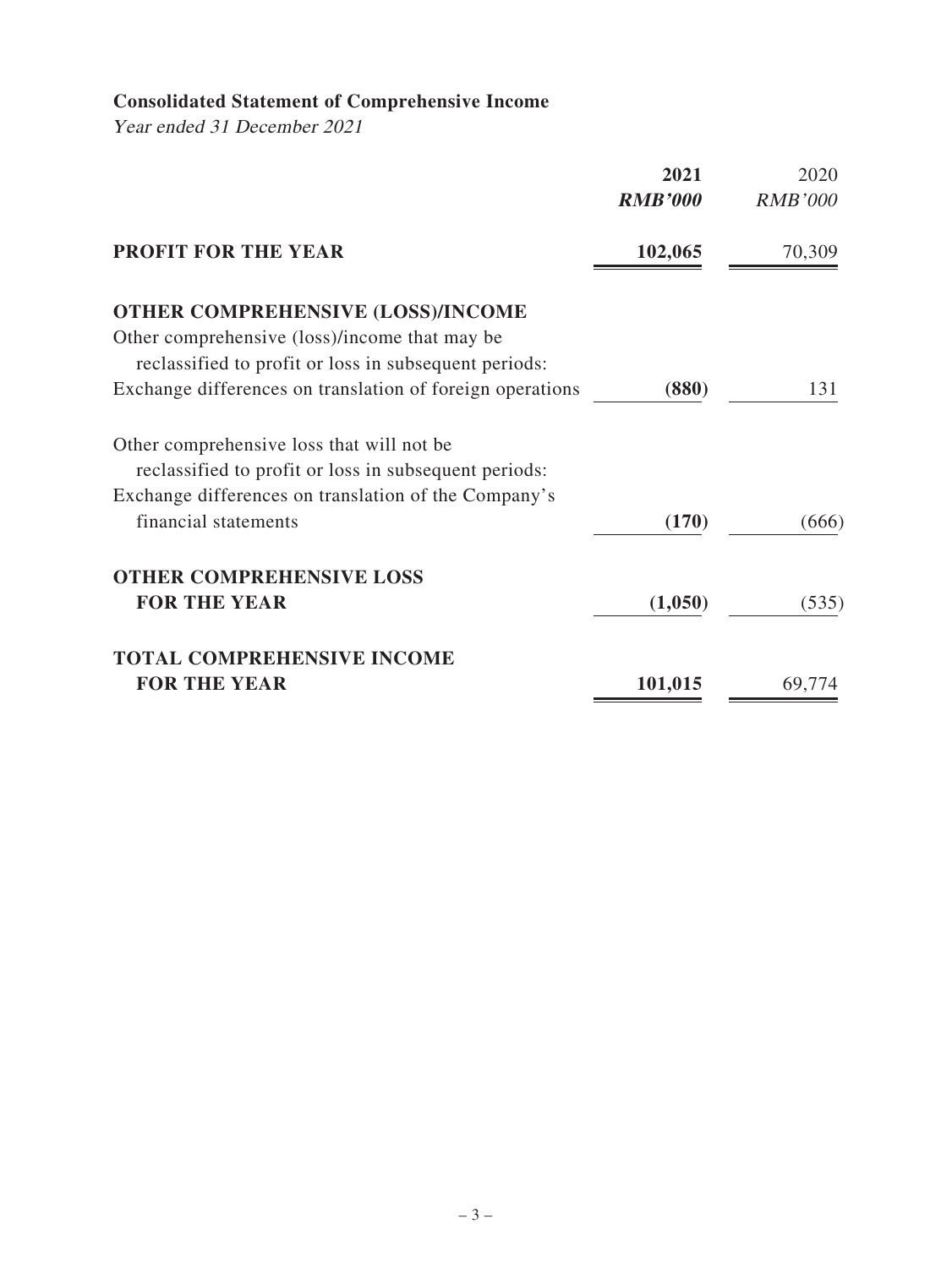## **Consolidated Statement of Financial Position**

31 December 2021

|                                             |              | 2021           | 2020           |
|---------------------------------------------|--------------|----------------|----------------|
|                                             | <b>Notes</b> | <b>RMB'000</b> | <b>RMB'000</b> |
| <b>NON-CURRENT ASSETS</b>                   |              |                |                |
| Property, plant and equipment               |              | 164,798        | 95,557         |
| Right-of-use assets                         |              | 48,838         | 24,342         |
| Investments in associates                   |              | 41,813         |                |
| Prepayments and deposit                     |              | 76,520         | 13,318         |
| Total non-current assets                    |              | 331,969        | 133,217        |
| <b>CURRENT ASSETS</b>                       |              |                |                |
| Inventories                                 |              | 255,832        | 269,158        |
| Trade and bills receivables                 | 10           | 130,122        | 150,469        |
| Prepayments, deposits and other receivables |              | 194,513        | 114,438        |
| Cash and cash equivalents                   |              | 169,939        | 186,378        |
| Total current assets                        |              | 750,406        | 720,443        |
| <b>CURRENT LIABILITIES</b>                  |              |                |                |
| Trade payables                              | 11           | 13,621         | 6,321          |
| Other payables and accruals                 |              | 55,093         | 46,110         |
| Interest-bearing bank borrowings            |              | 325,301        | 236,144        |
| Lease liabilities                           |              | 11,979         | 1,213          |
| Tax payables                                |              | 16,498         | 10,370         |
| Total current liabilities                   |              | 422,492        | 300,158        |
| <b>NET CURRENT ASSETS</b>                   |              | 327,914        | 420,285        |
| <b>TOTAL ASSETS LESS CURRENT</b>            |              |                |                |
| <b>LIABILITIES</b>                          |              | 659,883        | 553,502        |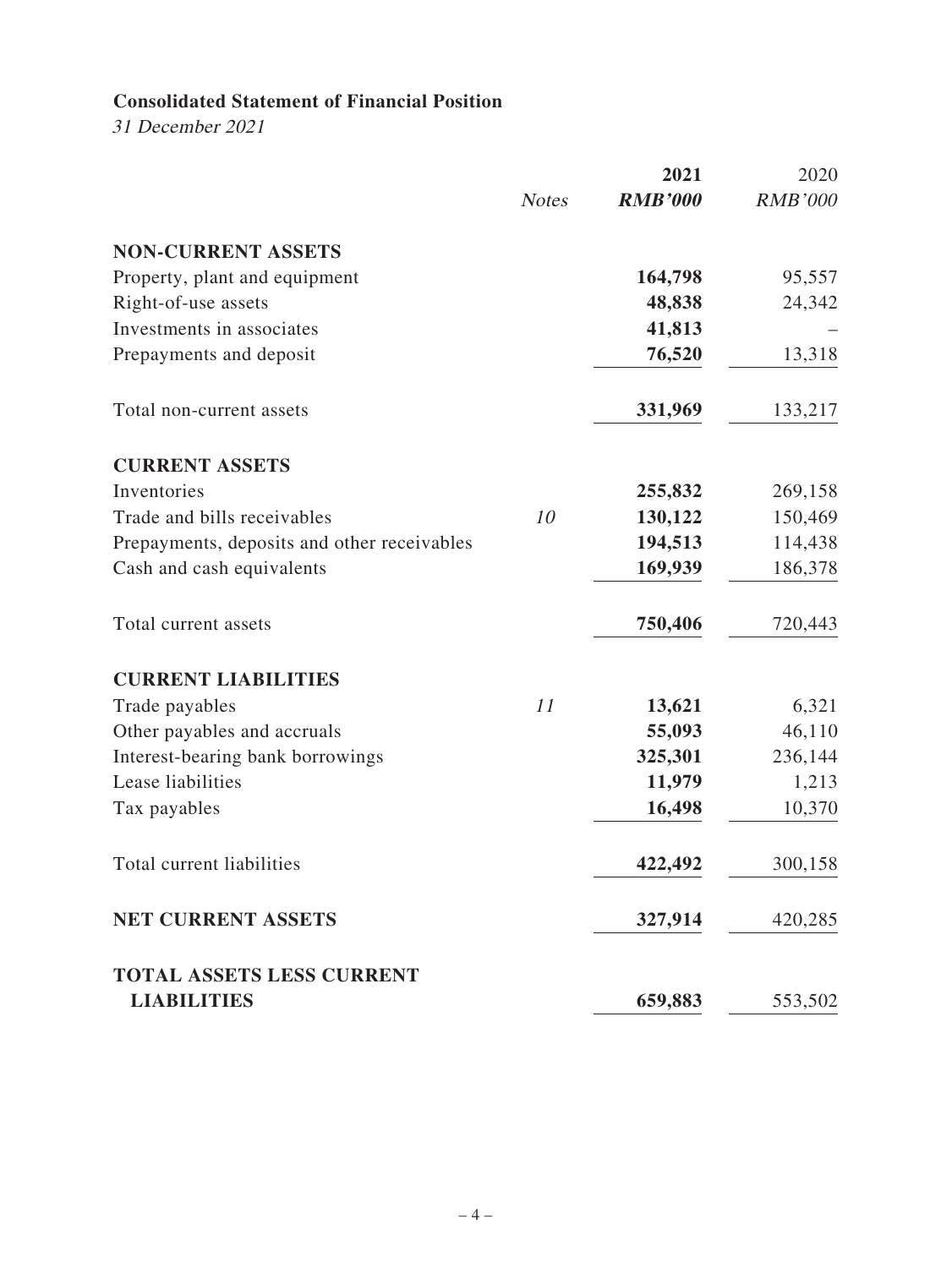|                                  | 2021           | 2020           |
|----------------------------------|----------------|----------------|
|                                  | <b>RMB'000</b> | <b>RMB'000</b> |
| <b>NON-CURRENT LIABILITIES</b>   |                |                |
| Interest-bearing bank borrowings | 19,824         | 29,786         |
| Lease liabilities                | 17,282         | 1,954          |
| Total non-current liabilities    | 37,106         | 31,740         |
| Net assets                       | 622,777        | 521,762        |
| <b>EQUITY</b>                    |                |                |
| Share capital                    | 2,712          | 2,712          |
| Reserves                         | 620,065        | 519,050        |
| Total equity                     | 622,777        | 521,762        |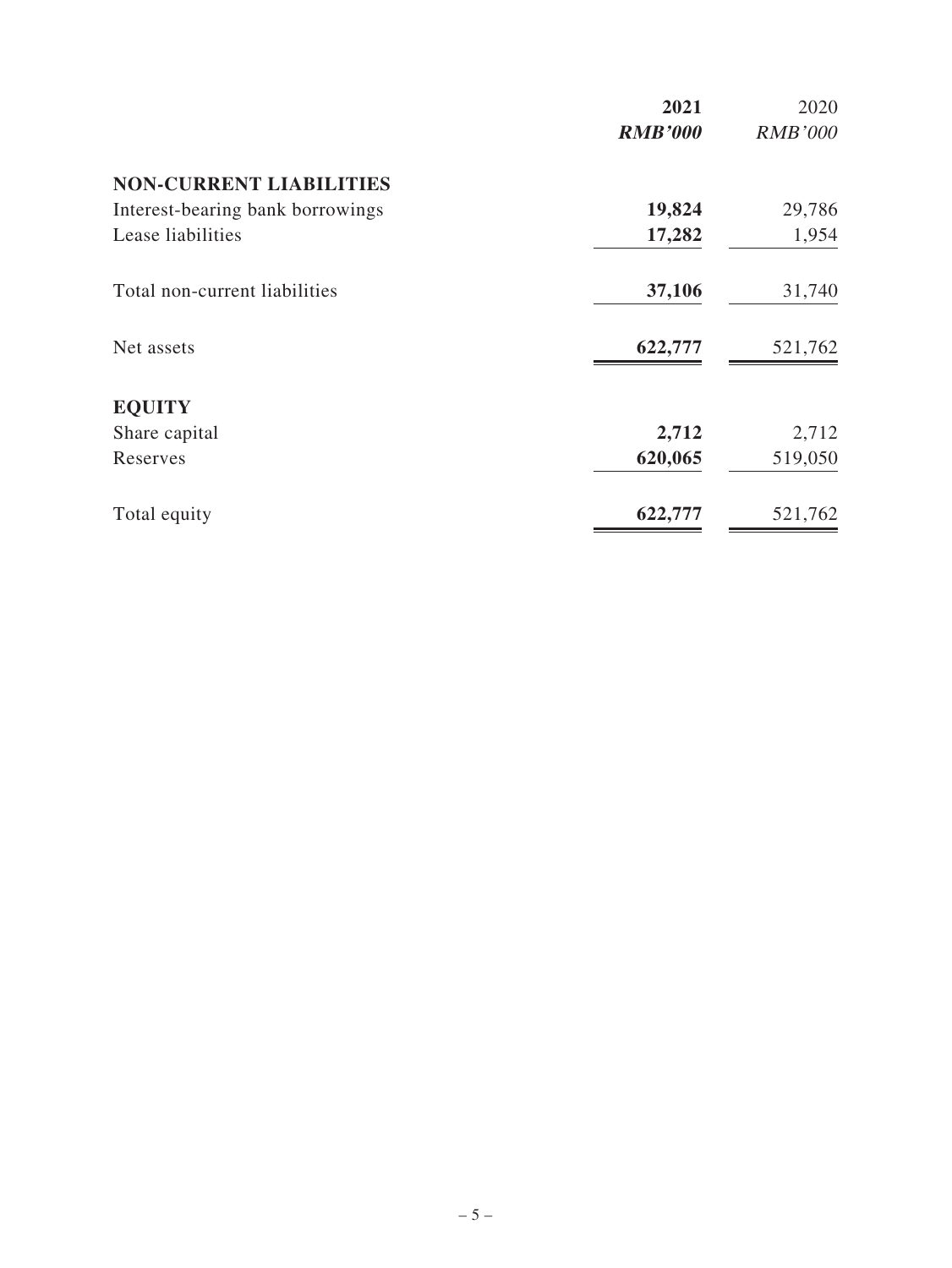#### **Notes to the Consolidated Financial Statements**

31 December 2021

#### **1. CORPORATE INFORMATION**

The Company is a limited liability company incorporated in the Cayman Islands under the Companies Law (2010 Revision) of the Cayman Islands. The registered office of the Company is located at Cricket Square, Hutchins Drive, P.O. Box 2681, Grand Cayman KY1-1111, Cayman Islands. The shares of the Company were listed on the Main Board of The Stock Exchange of Hong Kong Limited (the "**Stock Exchange**") on 12 March 2020 (the "**Listing**").

The Company is an investment holding company. During the year, the Company's subsidiaries were principally engaged in the manufacture and sale of non-ferrous metal products and the provision of processing services to customers.

In the opinion of the Directors, the holding company and the ultimate holding company of the Company is Jiawei Resources Holding Limited ("**Jiawei Resources Seychelles**"), which is incorporated in the Republic of Seychelles ("**Seychelles**").

#### **2.1 BASIS OF PREPARATION**

These financial statements have been prepared in accordance with Hong Kong Financial Reporting Standards ("**HKFRSs**") (which include all Hong Kong Financial Reporting Standards, Hong Kong Accounting Standards ("**HKASs**") and Interpretations) issued by the Hong Kong Institute of Certified Public Accountants ("**HKICPA**"), accounting principles generally accepted in Hong Kong and the disclosure requirements of the Hong Kong Companies Ordinance. They have been prepared under the historical cost convention. These financial statements are presented in Renminbi ("**RMB**") and all values are rounded to the nearest thousand except when otherwise indicated.

#### **Basis of consolidation**

The consolidated financial statements include the financial statements of the Company and its subsidiaries (collectively referred to as the "**Group**") for the year ended 31 December 2021. A subsidiary is an entity (including a structured entity), directly or indirectly, controlled by the Company. Control is achieved when the Group is exposed, or has rights, to variable returns from its involvement with the investee and has the ability to affect those returns through its power over the investee (i.e., existing rights that give the Group the current ability to direct the relevant activities of the investee).

When the Company has, directly or indirectly, less than a majority of the voting or similar rights of an investee, the Group considers all relevant facts and circumstances in assessing whether it has power over an investee, including:

- (a) the contractual arrangement with the other vote holders of the investee;
- (b) rights arising from other contractual arrangements; and
- (c) the Group's voting rights and potential voting rights.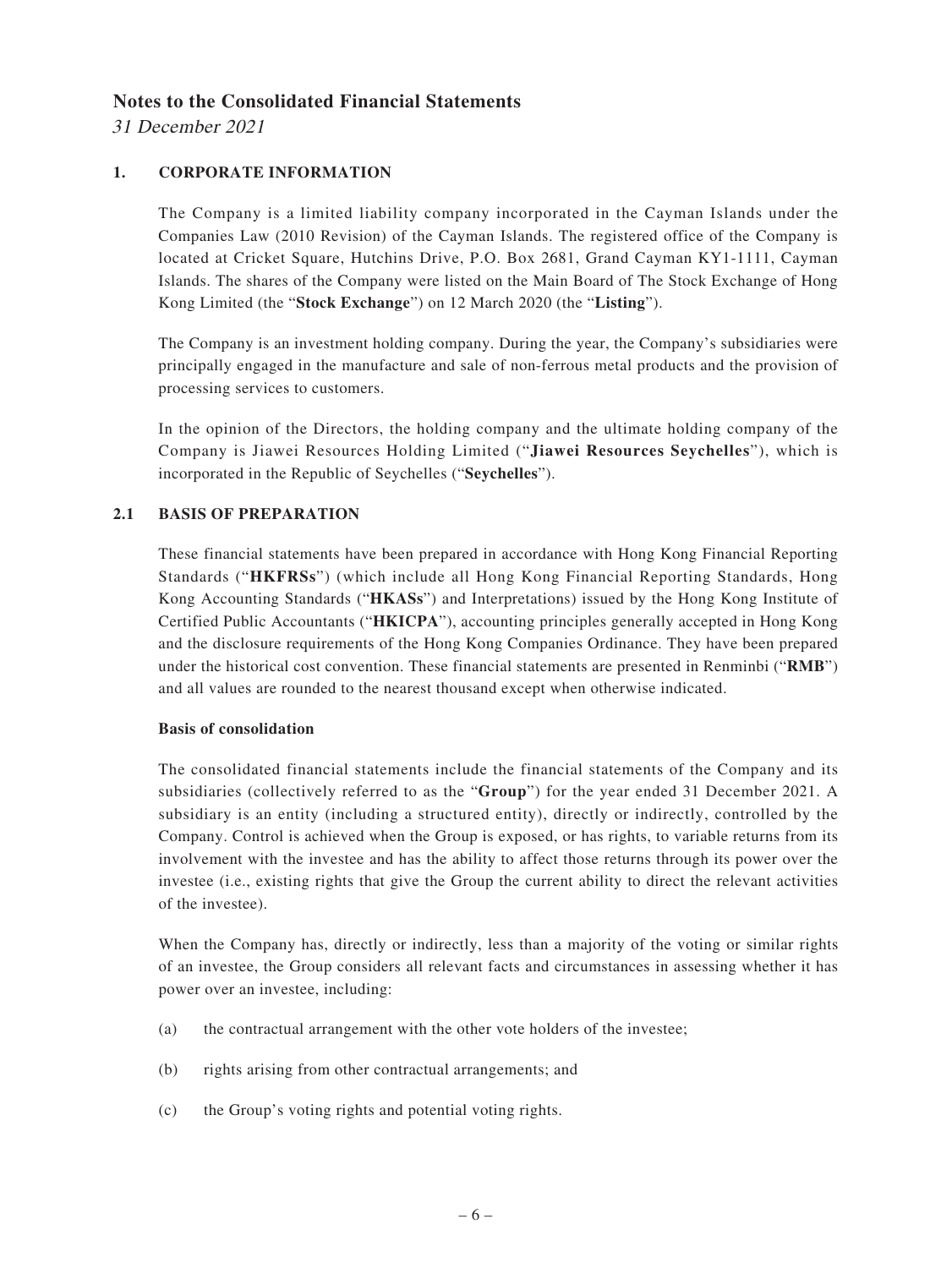The financial statements of the subsidiaries are prepared for the same reporting period as the Company, using consistent accounting policies. The results of subsidiaries are consolidated from the date on which the Group obtains control, and continue to be consolidated until the date that such control ceases.

Profit or loss and each component of other comprehensive income are attributed to the owners of the parent of the Group and to the non-controlling interests, even if this results in the non-controlling interests having a deficit balance. All intra-group assets and liabilities, equity, income, expenses and cash flows relating to transactions between members of the Group are eliminated in full on consolidation.

The Group reassesses whether or not it controls an investee if facts and circumstances indicate that there are changes to one or more of the three elements of control described above. A change in the ownership interest of a subsidiary, without a loss of control, is accounted for as an equity transaction.

If the Group loses control over a subsidiary, it derecognises (i) the assets (including goodwill) and liabilities of the subsidiary, (ii) the carrying amount of any non-controlling interest and (iii) the cumulative translation differences recorded in equity; and recognises (i) the fair value of the consideration received, (ii) the fair value of any investment retained and (iii) any resulting surplus or deficit in profit or loss. The Group's share of components previously recognised in other comprehensive income is reclassified to profit or loss or retained profits, as appropriate, on the same basis as would be required if the Group had directly disposed of the related assets or liabilities.

#### **2.2 CHANGES IN ACCOUNTING POLICIES AND DISCLOSURES**

The Group has adopted the following revised HKFRSs for the first time for the current year's consolidated financial statements.

Amendments to HKFRS 9, HKAS 39, HKFRS 7, HKFRS 4 and HKFRS 16 Interest Rate Benchmark Reform – Phase 2

Amendment to HKFRS 16 Covid-19-Related Rent Concessions beyond 30 June 2021 (early adopted)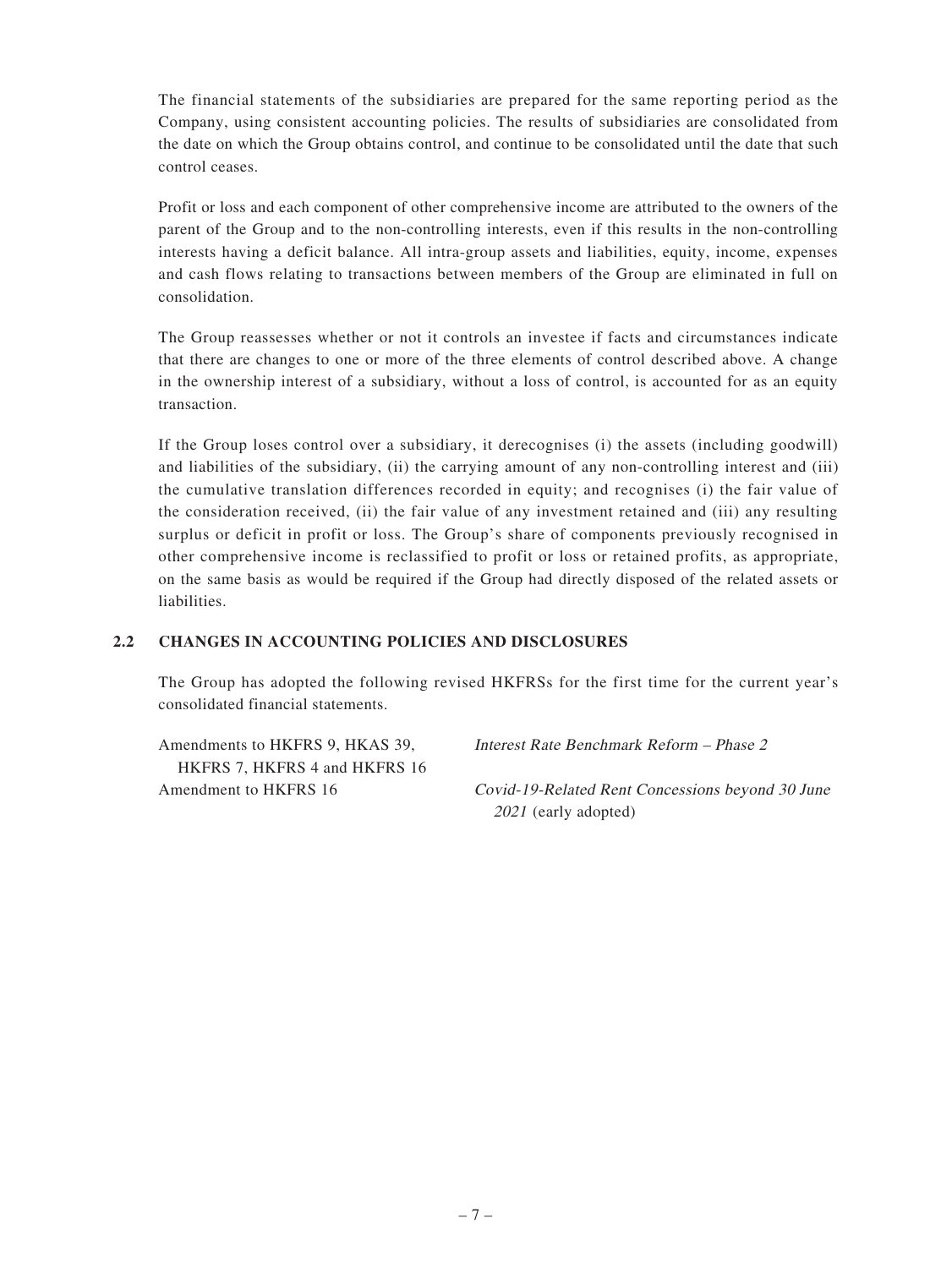The nature and the impact of the revised HKFRSs are described below:

(a) Amendments to HKFRS 9, HKAS 39, HKFRS 7, HKFRS 4 and HKFRS 16 address issues not dealt with in the previous amendments which affect financial reporting when an existing interest rate benchmark is replaced with an alternative risk-free rate ("**RFR**"). The amendments provide a practical expedient to allow the effective interest rate to be updated without adjusting the carrying amount of financial assets and liabilities when accounting for changes in the basis for determining the contractual cash flows of financial assets and liabilities, if the change is a direct consequence of the interest rate benchmark reform and the new basis for determining the contractual cash flows is economically equivalent to the previous basis immediately preceding the change. In addition, the amendments permit changes required by the interest rate benchmark reform to be made to hedge designations and hedge documentation without the hedging relationship being discontinued. Any gains or losses that could arise on transition are dealt with through the normal requirements of HKFRS 9 to measure and recognise hedge ineffectiveness. The amendments also provide a temporary relief to entities from having to meet the separately identifiable requirement when an RFR is designated as a risk component. The relief allows an entity, upon designation of the hedge, to assume that the separately identifiable requirement is met, provided the entity reasonably expects the RFR risk component to become separately identifiable within the next 24 months. Furthermore, the amendments require an entity to disclose additional information to enable users of financial statements to understand the effect of interest rate benchmark reform on an entity's financial instruments and risk management strategy.

The Group had certain interest-bearing bank borrowings denominated in United States dollars based on the London Interbank Offered Rate ("**LIBOR**") as at 31 December 2021. For the LIBOR-based borrowings, since the interest rates of these instruments were not replaced by RFRs during the year, the amendments did not have any impact on the financial position and performance of the Group. If the interest rates of these borrowings are replaced by RFRs in a future period, the Group will apply the above-mentioned practical expedient upon the modification of these instruments provided that the "economically equivalent" criterion is met.

(b) Amendment to HKFRS 16 issued in April 2021 extends the availability of the practical expedient for lessees to elect not to apply lease modification accounting for rent concessions arising as a direct consequence of the covid-19 pandemic by 12 months. Accordingly, the practical expedient applies to rent concessions for which any reduction in lease payments affects only payments originally due on or before 30 June 2022, provided the other conditions for applying the practical expedient are met. The amendment is effective retrospectively for annual periods beginning on or after 1 April 2021 with any cumulative effect of initially applying the amendment recognised as an adjustment to the opening balance of retained profits at the beginning of the current accounting period. Earlier application is permitted.

The Group has early adopted the amendment on 1 January 2021. However, the Group has not received covid-19-related rent concessions and plans to apply the practical expedient when it becomes applicable within the allowed period of application.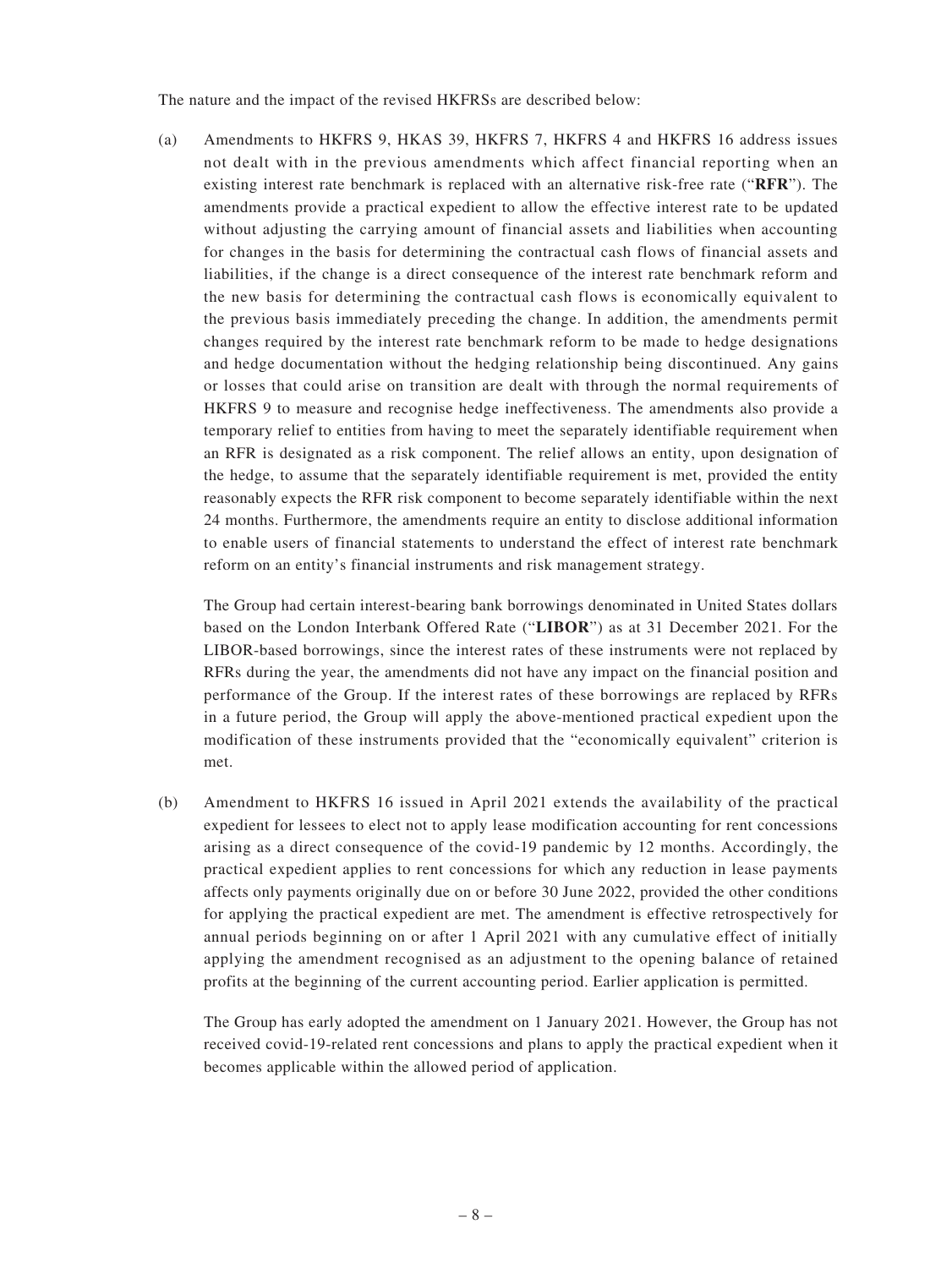#### **3. OPERATING SEGMENT INFORMATION**

The Group is principally engaged in the manufacture and sale of non-ferrous metal products and provision of processing services to customers. For the purpose of resource allocation and performance assessment, the Group's management focuses on the operating results of the Group. As such, the Group's resources are integrated and no discrete operating segment information is available. Accordingly, no operating segment information is presented.

#### **Geographical information**

#### **(a) Revenue from external customers**

|                    | 2021           | 2020           |
|--------------------|----------------|----------------|
|                    | <b>RMB'000</b> | <i>RMB'000</i> |
| The PRC            | 655,821        | 525,426        |
| The United States  | 58,029         | 42,548         |
| European countries | 25,845         | 22,187         |
| Others             | 24,030         | 11,491         |
|                    | 763,725        | 601,652        |

The revenue information above is based on the locations of the customers.

#### **(b) Non-current assets**

|         | 2021           | 2020           |
|---------|----------------|----------------|
|         | <b>RMB'000</b> | <b>RMB'000</b> |
| The PRC | 330,889        | 132,537        |
| Others  | 1,080          | 680            |
|         | 331,969        | 133,217        |

The non-current asset information above is based on the locations of the assets.

#### **Information about major customers**

Revenue derived from the sale of non-ferrous metal products and provision of processing services to customers which accounted for 10% or more of the Group's revenue for the reporting period, are set out below:

|                         | 2021           | 2020           |
|-------------------------|----------------|----------------|
|                         | <b>RMB'000</b> | <b>RMB'000</b> |
| Customer A <sup>*</sup> |                | 176,203        |
| Customer B              | 114,494        | 89,091         |

\* During the year, revenue derived from Customer A accounted for less than 10% of the Group's revenue.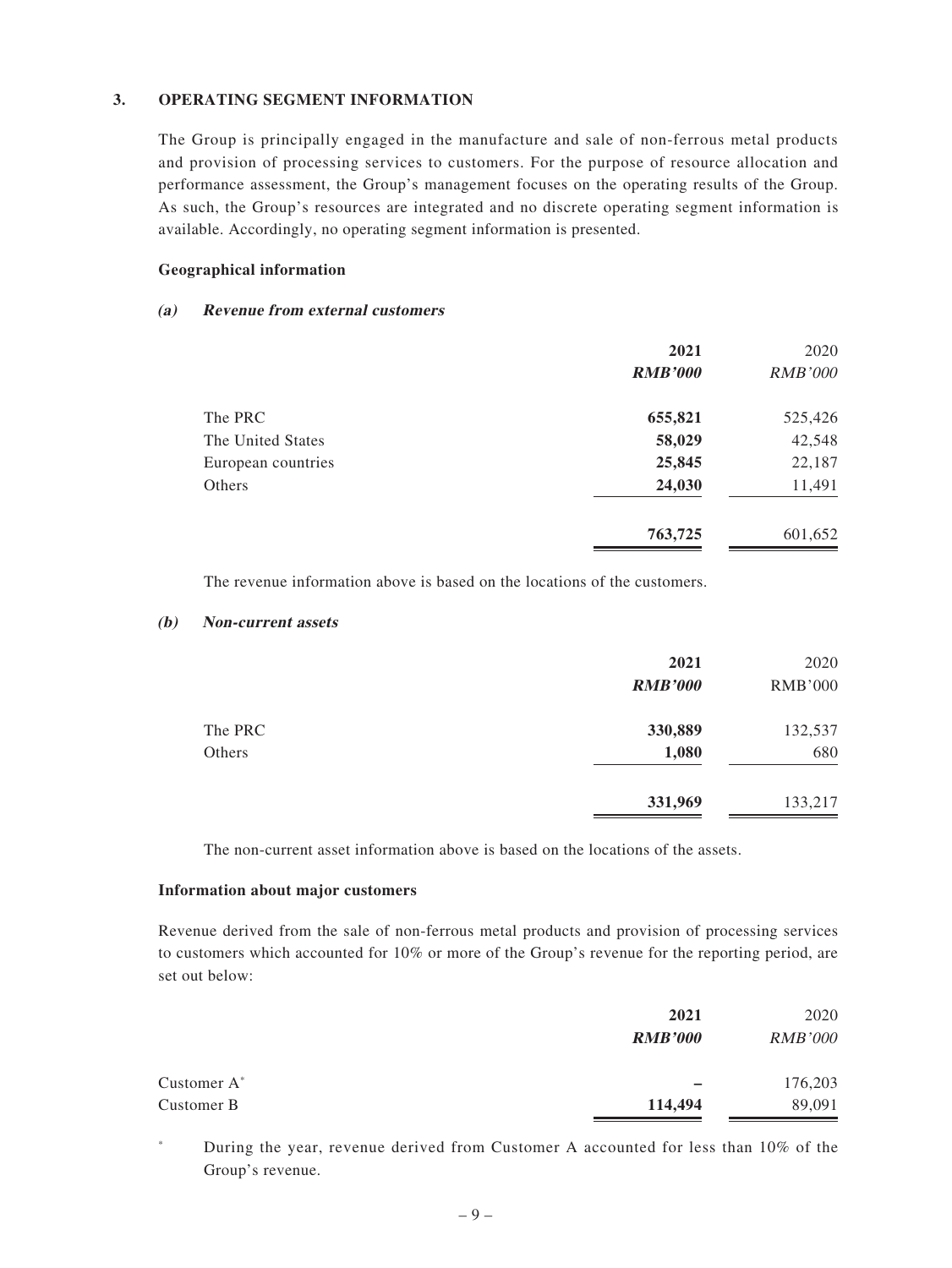#### **4. REVENUE**

An analysis of revenue is as follows:

|     |                                              | 2021           | 2020           |
|-----|----------------------------------------------|----------------|----------------|
|     |                                              | <b>RMB'000</b> | <b>RMB'000</b> |
|     | <b>Revenue from contracts with customers</b> |                |                |
|     | Sale of products                             | 684,617        | 595,857        |
|     | Provision of processing services             | 79,108         | 5,795          |
|     |                                              | 763,725        | 601,652        |
| (i) | Disaggregated revenue information            |                |                |
|     |                                              | 2021           | 2020           |
|     |                                              | <b>RMB'000</b> | <b>RMB'000</b> |
|     | Types of goods or services                   |                |                |
|     | Sale of products                             | 684,617        | 595,857        |
|     | Provision of processing services             | 79,108         | 5,795          |
|     | Total revenue from contracts with customers  | 763,725        | 601,652        |
|     | Timing of revenue recognition                |                |                |
|     | Goods transferred at a point in time         | 684,617        | 595,857        |
|     | Services rendered over time                  | 79,108         | 5,795          |
|     | Total revenue from contracts with customers  | 763,725        | 601,652        |

The following table shows the amounts of revenue recognised in the current reporting period that were included in the contract liabilities at the beginning of the reporting period:

|                                                       | 2021           | 2020           |
|-------------------------------------------------------|----------------|----------------|
|                                                       | <b>RMB'000</b> | <i>RMB'000</i> |
| Revenue recognised that was included in contract      |                |                |
| liabilities at the beginning of the reporting period: |                |                |
| Sale of products                                      | 1,555          | .239           |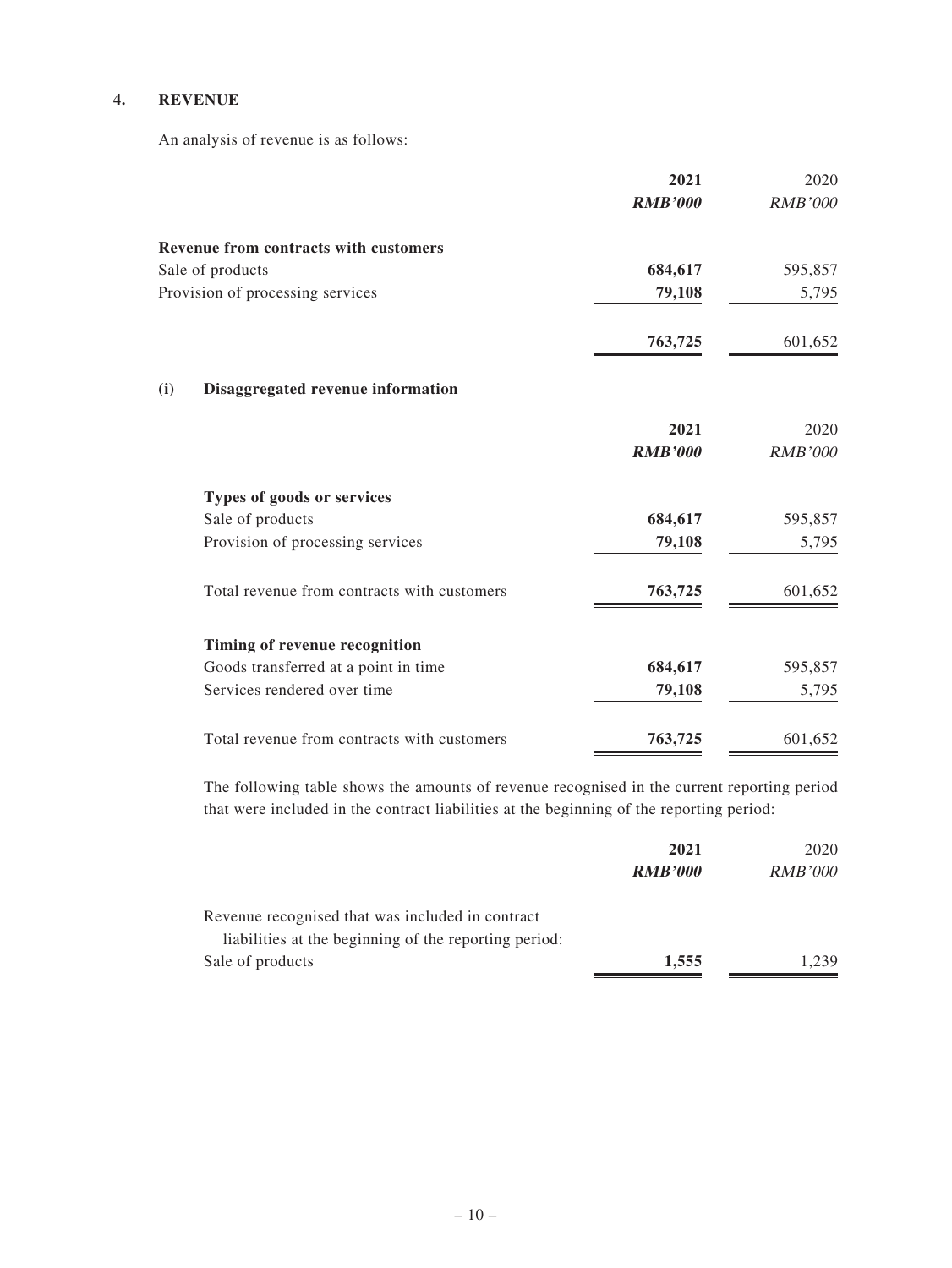#### **(ii) Performance obligations**

#### **Sale of products**

The performance obligation is satisfied upon delivery of the goods and payment is generally due within 30 to 90 days from delivery, except for new customers, where payment in advance is normally required.

#### **Provision of processing services**

The performance obligation is satisfied over time in which the services are rendered and payment is generally due within 30 to 90 days from the completion of services, except for new customers, where payment in advance is normally required.

No performance obligations were unsatisfied or partially unsatisfied as at 31 December 2021 (2020: Nil).

#### **5. OTHER INCOME AND GAINS, NET**

An analysis of other income and gains, net is as follows:

|                                       | 2021           | 2020           |
|---------------------------------------|----------------|----------------|
|                                       | <b>RMB'000</b> | <b>RMB'000</b> |
| Other income                          |                |                |
| Bank interest income                  | 1,277          | 1,268          |
| Government grants*                    | 5,762          | 14,616         |
|                                       | 7,039          | 15,884         |
| Gains, net                            |                |                |
| Foreign exchange differences, net     | 2,590          | 10,985         |
| Reversal of long outstanding payables | 2,055          |                |
| Others                                | 207            | 704            |
|                                       | 4,852          | 11,689         |
|                                       | 11,891         | 27,573         |

\* Government grants have been received from the PRC local government authorities to support a subsidiary's research and development activities. There are no unfulfilled conditions or contingencies relating to these grants.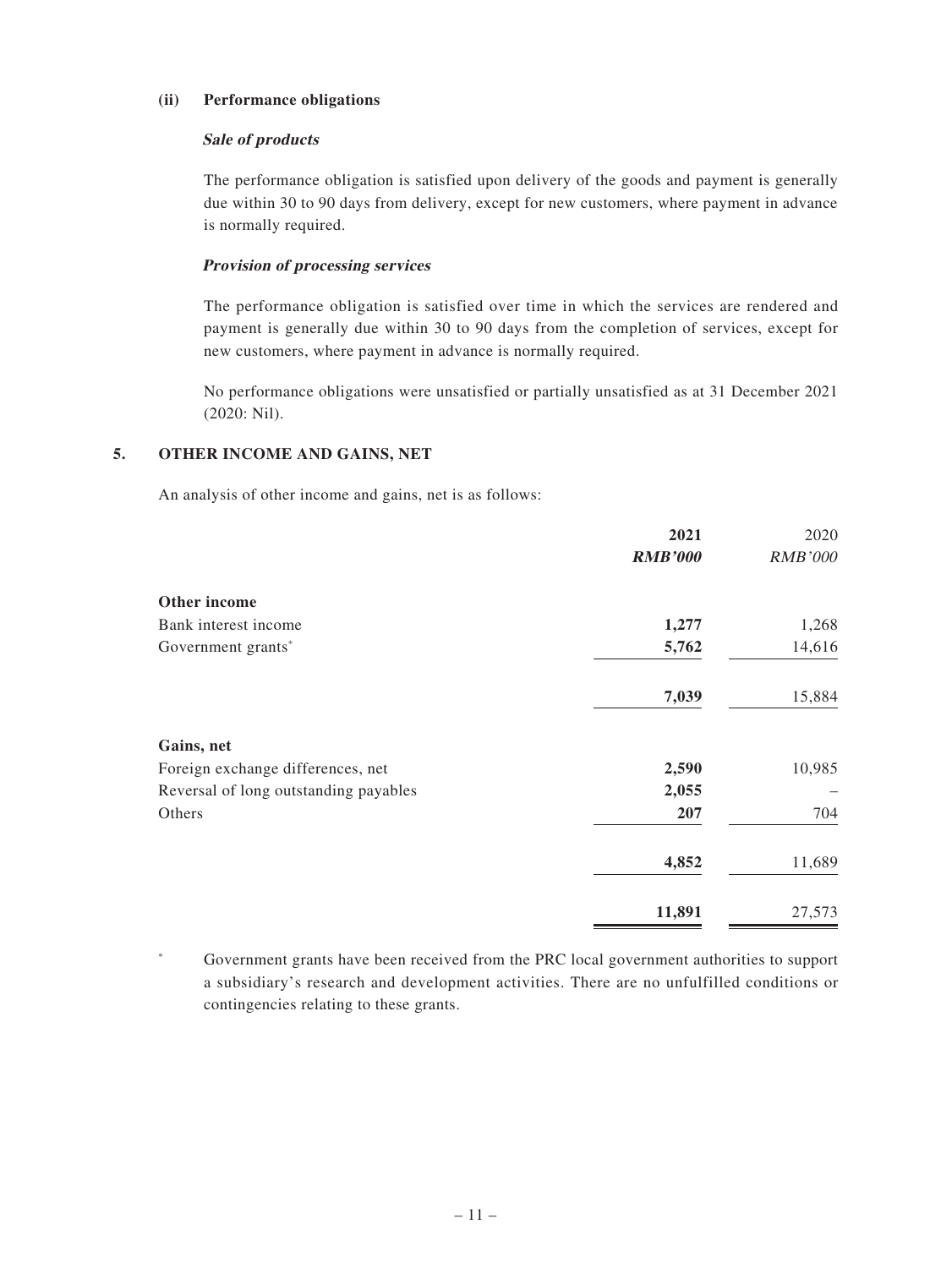#### **6. FINANCE COSTS**

An analysis of finance costs is as follows:

|                               | 2021           | 2020           |
|-------------------------------|----------------|----------------|
|                               | <b>RMB'000</b> | <i>RMB'000</i> |
| Interest on bank loans        | 13,215         | 10,272         |
| Interest on lease liabilities | 445            | 189            |
|                               | 13,660         | 10,461         |
| Less: Interest capitalised*   | (1,878)        | (2, 439)       |
|                               | 11,782         | 8,022          |

\* Interest expenses was capitalised for the construction in progress.

#### **7. PROFIT BEFORE TAX**

The Group's profit before tax is arrived at after charging/(crediting):

|                                                    | 2021           | 2020           |
|----------------------------------------------------|----------------|----------------|
|                                                    | <b>RMB'000</b> | <b>RMB'000</b> |
| Cost of inventories sold                           | 558,205        | 429,002        |
| Depreciation of property, plant and equipment      | 12,752         | 12,270         |
| Depreciation of right-of-use assets                | 5,769          | 1,793          |
| Research and development costs                     | 29,762         | 24,005         |
| Lease payments not included in the measurement of  |                |                |
| lease liabilities                                  | 56             |                |
| Auditors' remuneration                             | 1,831          | 1,636          |
| Employee benefit expense (including directors' and |                |                |
| chief executive's remuneration):                   |                |                |
| Wages and salaries                                 | 49,428         | 37,035         |
| Pension scheme contributions <sup>*</sup>          | 6,162          | 4,814          |
|                                                    | 55,590         | 41,849         |
| Loss on disposal of items of property,             |                |                |
| plant and equipment                                | 1,609          | 363            |
| (Reversal of)/impairment of trade receivables      | (5,933)        | 6,925          |
| (Write-back)/provision of inventories              | (5, 545)       | 4,852          |
| Foreign exchange differences, net                  | (2,590)        | (10, 985)      |

\* There are no forfeited contributions that may be used by the Group as the employer to reduce the existing level of contributions.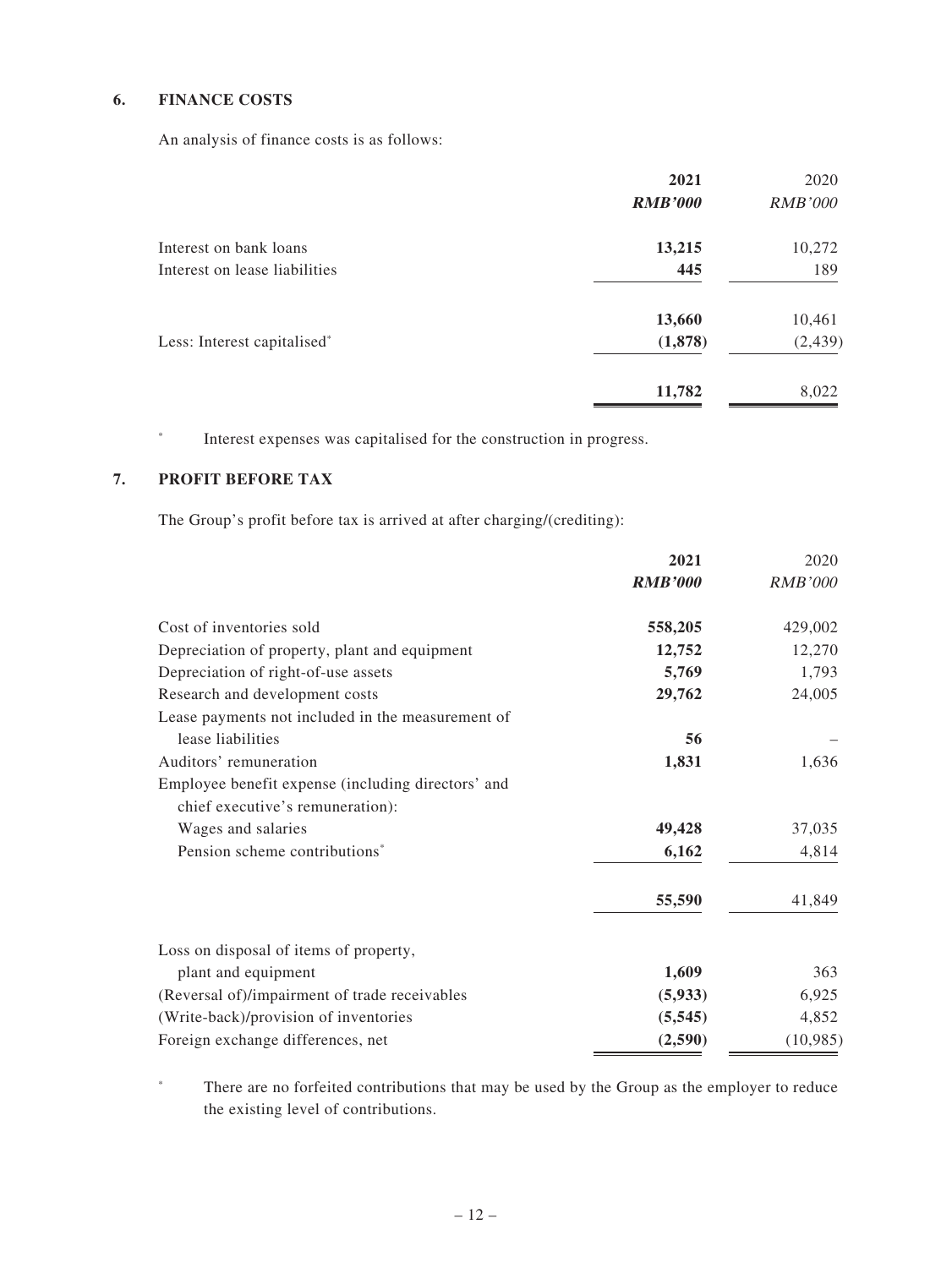#### **8. INCOME TAX**

During the year, Hong Kong profits tax has been provided on the estimated assessable profits arising in Hong Kong for the Hong Kong subsidiary of the Group, which is a qualifying entity under the two-tiered profits tax rates regime. The first HK\$2,000,000 of assessable profits of this subsidiary are taxed at 8.25% and the remaining assessable profits are taxed at 16.5%.

Tax on profits assessable in the Mainland China has been calculated at the applicable PRC corporate income tax ("**CIT**") rate of 25% during the year (2020: 25%). During the year, Ximei Resources (Guangdong) Limited was qualified as a high and new technology enterprise and enjoyed a preferential income tax rate at 15% (2020: 15%).

|                               | 2021           | 2020           |
|-------------------------------|----------------|----------------|
|                               | <b>RMB'000</b> | <i>RMB'000</i> |
| Current – Hong Kong           |                |                |
| Charge for the year           | 3,534          | 3,662          |
| $Current - The PRC$           |                |                |
| Charge for the year           | 11,224         | 13,193         |
| Underprovision in prior year  | 1,727          |                |
|                               | 12,951         | 13,193         |
| Total tax charge for the year | 16,485         | 16,855         |

#### **9. EARNINGS PER SHARE ATTRIBUTABLE TO ORDINARY EQUITY HOLDERS OF THE COMPANY**

The calculation of the basic earnings per share amount is based on the profit for the year attributable to ordinary equity holders of the Company, and the weighted average number of ordinary shares of 300,000,000 (2020: 285,410,959) in issue during the year.

The Group had no potentially dilutive ordinary shares in issue during the years ended 31 December 2021 and 2020.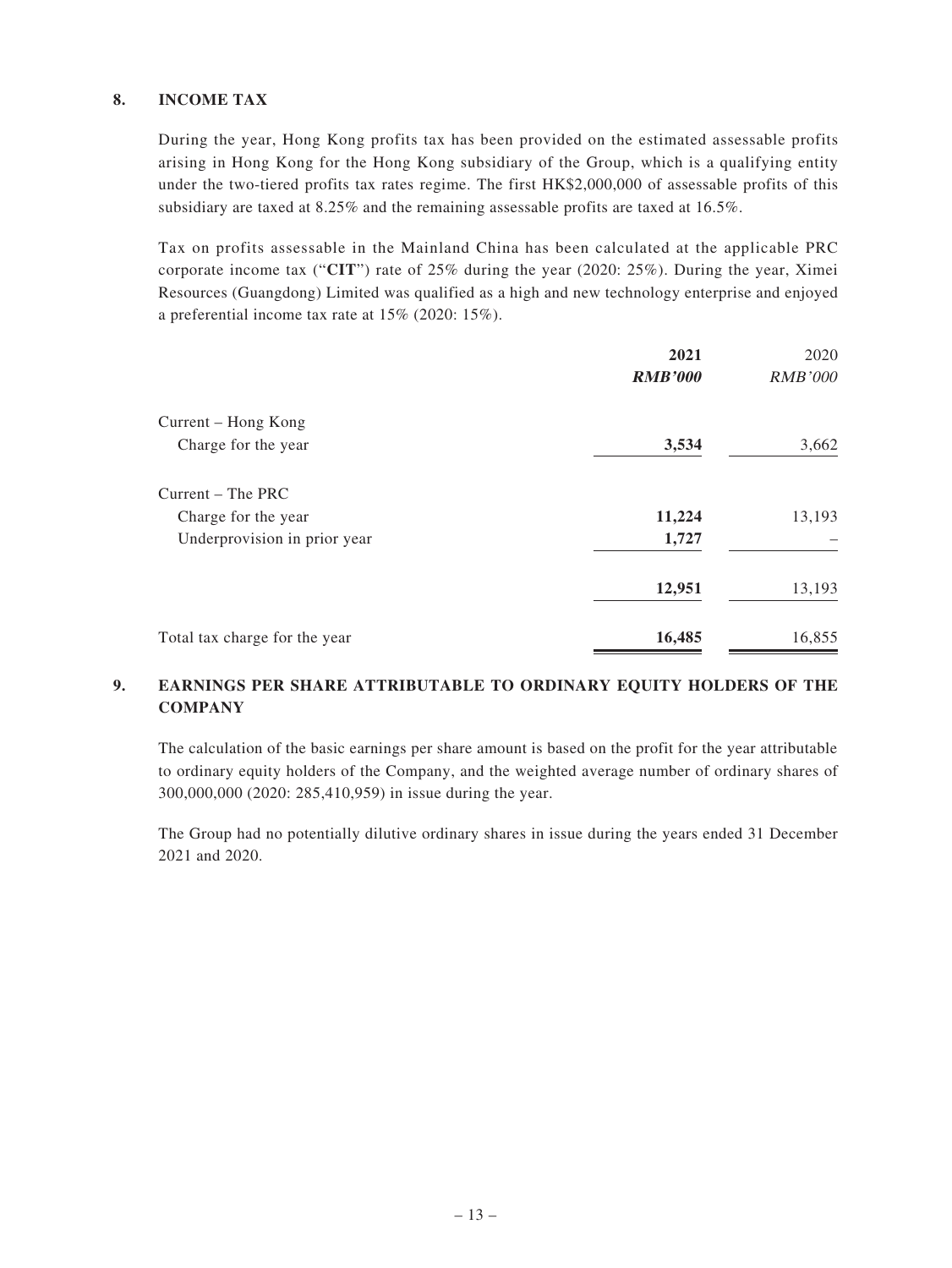#### **10. TRADE AND BILLS RECEIVABLES**

|                   | 2021           | 2020           |
|-------------------|----------------|----------------|
|                   | <b>RMB'000</b> | <i>RMB'000</i> |
| Trade receivables | 103,528        | 107,401        |
| Less: Impairment  | (992)          | (6,925)        |
|                   | 102,536        | 100,476        |
| Bills receivables | 27,586         | 49,993         |
|                   | 130,122        | 150,469        |

The Group's trading terms with its customers are mainly on credit. The credit period is generally one month, extending up to three months. The Group seeks to maintain strict control over its outstanding receivables and has a credit control department to minimise credit risk. Overdue balances are reviewed regularly by senior management. The Group does not hold any collateral or other credit enhancements over its trade receivable balances. Trade and bills receivables are non-interest-bearing.

An ageing analysis of the trade and bills receivables as at the end of the reporting period, based on the invoice date and net of loss allowance, is as follows:

|                | 2021           | 2020           |
|----------------|----------------|----------------|
|                | <b>RMB'000</b> | <i>RMB'000</i> |
| Within 1 month | 84,864         | 72,231         |
| 1 to 2 months  | 27,593         | 11,500         |
| 2 to 3 months  | 12,184         | 13,561         |
| Over 3 months  | 5,481          | 53,177         |
|                | 130,122        | 150,469        |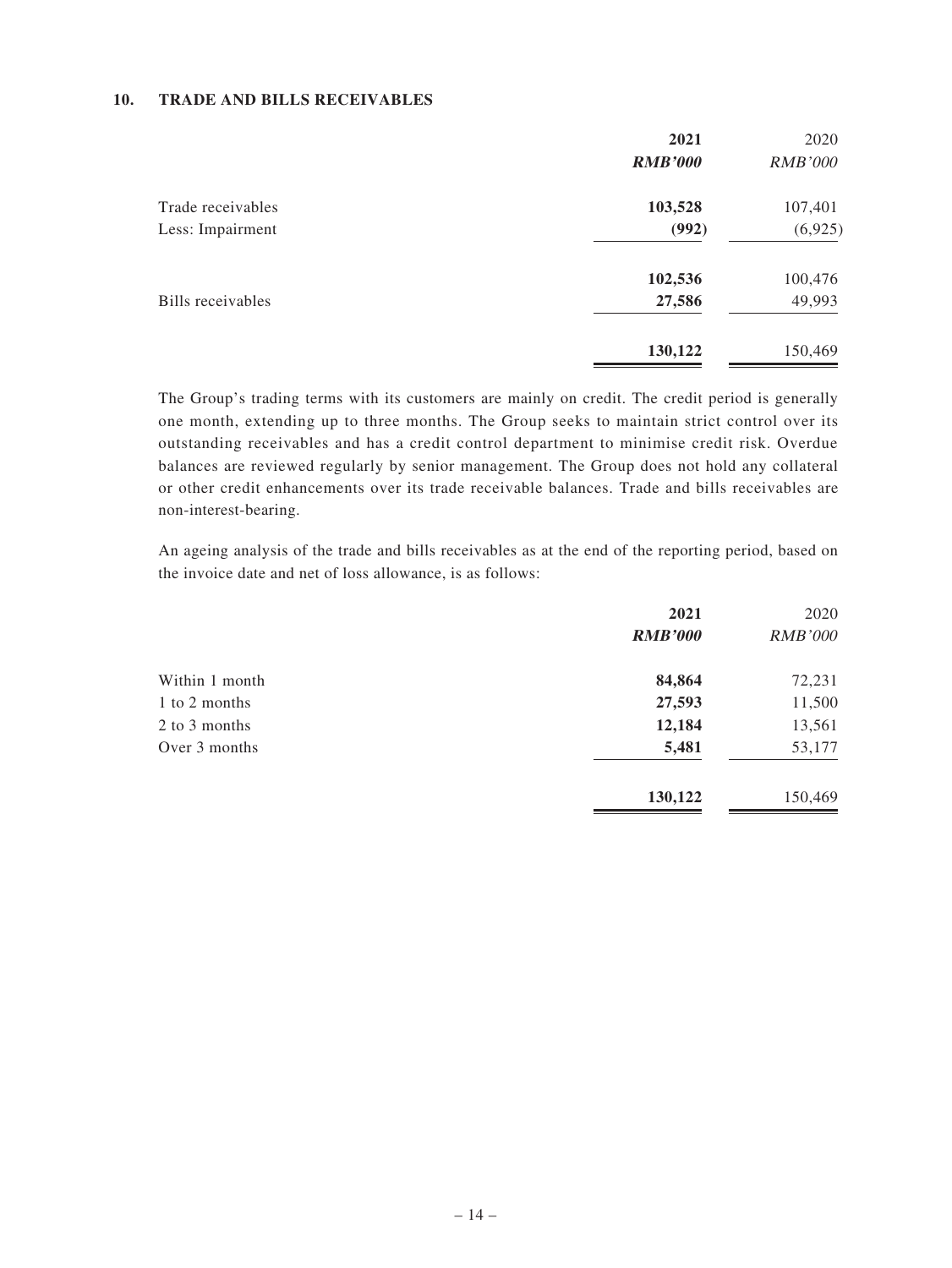The movements in the loss allowance for impairment of trade receivables are as follows:

|                                 | 2021<br><b>RMB'000</b> | 2020<br><i>RMB'000</i> |
|---------------------------------|------------------------|------------------------|
| At beginning of year            | 6,925                  |                        |
| (Reversal of)/impairment losses | (5, 933)               | 6,925                  |
| At end of year                  | 992                    | 6,925                  |

An impairment analysis is performed at each reporting date using a provision matrix to measure expected credit losses. The provision rates are based on days past due for groupings of various customer segments with similar loss patterns (i.e., by customer type and rating). The calculation reflects the probability-weighted outcome, the time value of money and reasonable and supportable information that is available at the reporting date about past events, current conditions and forecasts of future economic conditions. Generally, trade receivables are written off if past due for more than one year and are not subject to enforcement activity.

#### **11. TRADE PAYABLES**

An ageing analysis of the trade payables as at the end of the reporting period, based on the invoice date, is as follows:

|                | 2021           | 2020           |
|----------------|----------------|----------------|
|                | <b>RMB'000</b> | <b>RMB'000</b> |
| Within 1 month | 9,218          | 4,122          |
| 1 to 2 months  | 3,572          | 1,072          |
| 2 to 3 months  | 412            | 1,007          |
| Over 3 months  | 419            | 120            |
|                | 13,621         | 6,321          |

Trade payables are non-interest-bearing and are normally settled on 40-day terms.

#### **12. DIVIDEND**

The Board did not recommend the payment of any final dividend for the year ended 31 December 2021 (2020: Nil).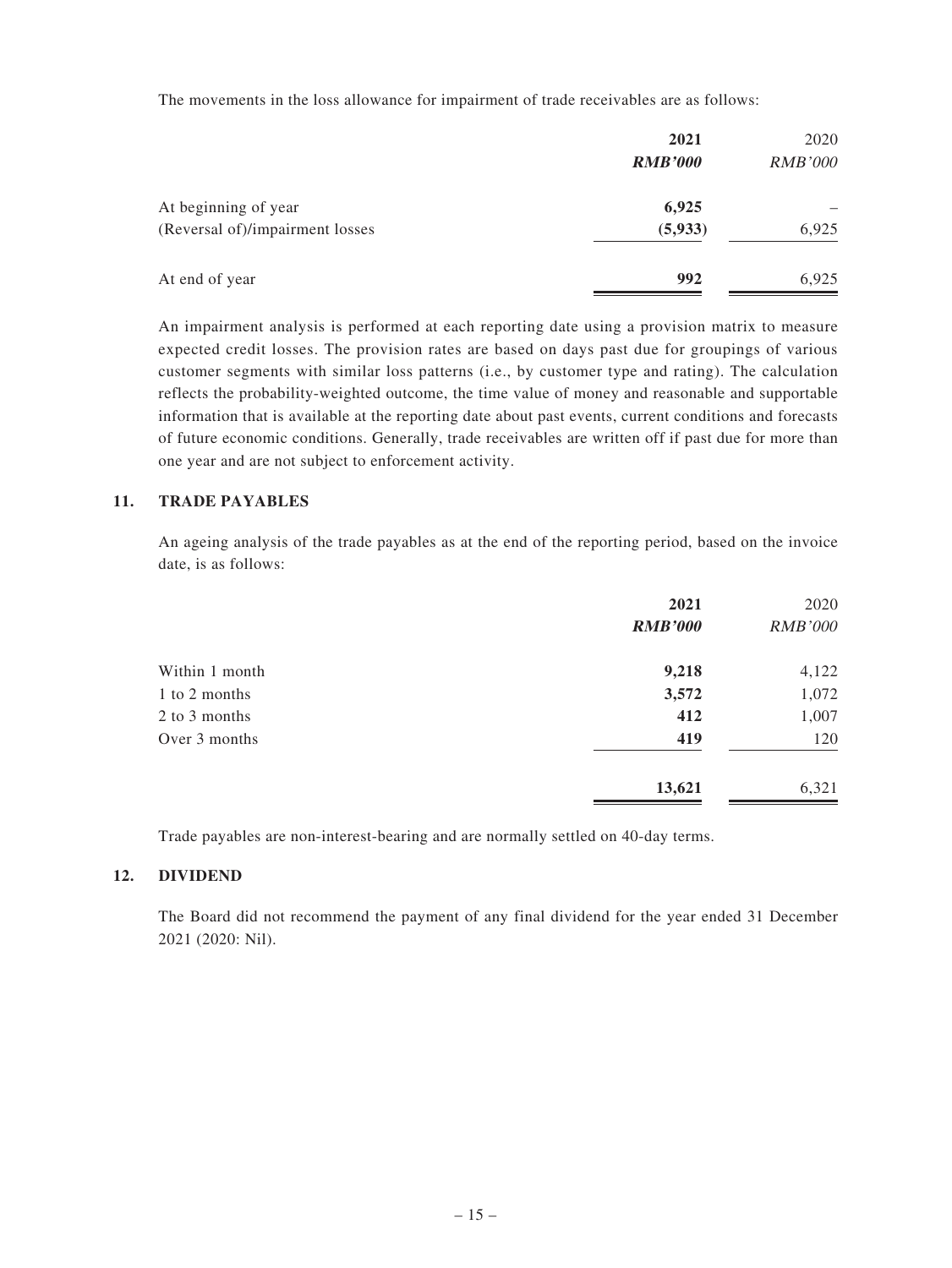## **MANAGEMENT DISCUSSION AND ANALYSIS**

#### **BUSINESS REVIEW**

#### **Product mix continued to be optimised with significant growth in external sales**

The Group's product mix continued to be optimised with a year-on-year increase of 54.0% in the production of high-purity products, reaching a new high. Production of high-purity niobium and tantalum accounted for 16.7% of total production, an increase of 63.0% year-on-year compared to 2020, resulting in a more optimised product mix. Sales of high-purity niobium pentoxide increased by 53.5% year-on-year; electronic-grade niobium pentoxide increased by 10.7%; and crystal-grade niobium pentoxide increased by 130.0%. In 2021, the Group's overseas sales reached approximately RMB107.9 million, representing a year-on-year increase of 41.6% and accounting for 14.1% of the total revenue.

Meanwhile, the Group has commenced sales of ferroniobium, tantalum bars and tantalum rods produced by Ximei Guizhou Company, its pyrometallurgical production base, successfully achieving a vertical extension of the tantalum niobium chain.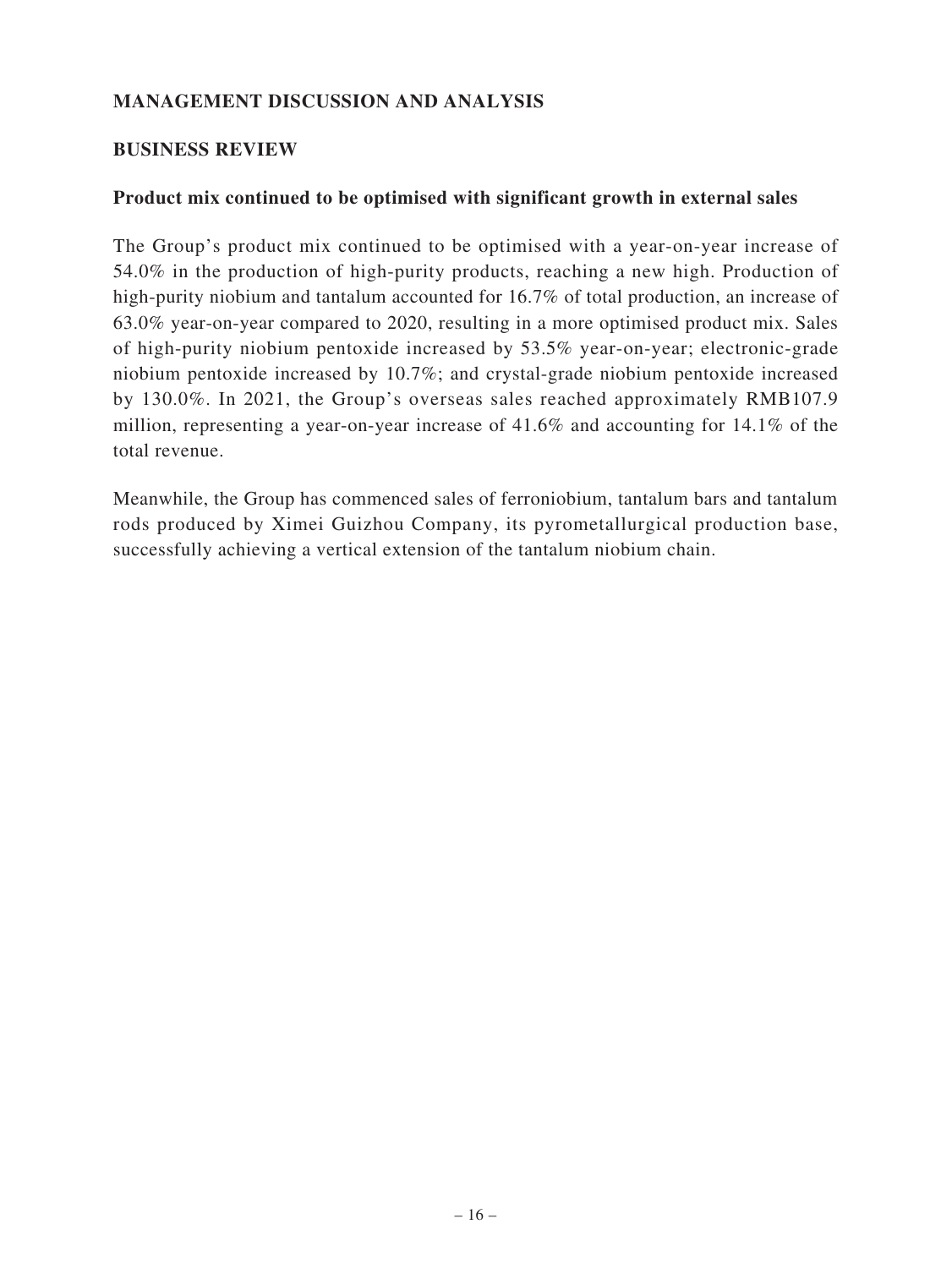#### **Progress was made in various projects**

In 2021, various projects of the Group were carried out simultaneously and achieved different levels of progress respectively. In particular, the "Project of Production of High-purity and High-performance Tantalum- and Niobium-based New Materials with an Annual Capacity of 1,500 Tonnes" in Guizhou was completed in stages and put into production, realising construction, production and sales in the same year. The "Project of production of high-purity and high-performance tantalum- and niobium-based metal new materials with an annual capacity of 600 Tonnes" will soon enter the trial operation stage. A joint venture was established with China Nuclear Huachuang Rare Materials Co., Ltd. (中核華創稀有材料有限公司) and launched the "Project of production of tantalum pentoxide with an annual capacity of 1,000 tonnes". In 2021, the Group made considerable progress in its tantalum and niobium pyrometallurgical project, laying a good foundation for the Group's future strategic development.

## **Steady progress in research, development and innovation, and continuous improvement in management**

The Group also achieved promising results in research, development and innovation. In terms of research, development and innovation, twelve patents were granted, three new products of tantalum and niobium alkoxide were developed, and ammonia consumption was reduced through technical transformation and process optimization. In terms of equipment advancement, automated control was achieved for feeding decomposition and niobium liquid neutralisation processes. There were no safety production accidents at average level or above throughout the year.

## **The Group achieved remarkable results and received numerous capital market awards**

In 2021, the Company was recognised as the "Most Valuable Listed Company in the 14th Five-Year Plan Period under the Chinese Securities Golden Bauhinia Awards" and the "Best Energy and Resources Company", demonstrating the Group's strength as a globally leading manufacturer of tantalum-and niobium-based metallurgical products and its investment value, as well as the high recognition of the Group's development by the capital market, which was a great encouragement to the Group. The Group will stay true to its original mission and continue to strive for excellence in the future to reward our Shareholders and investors with even better results.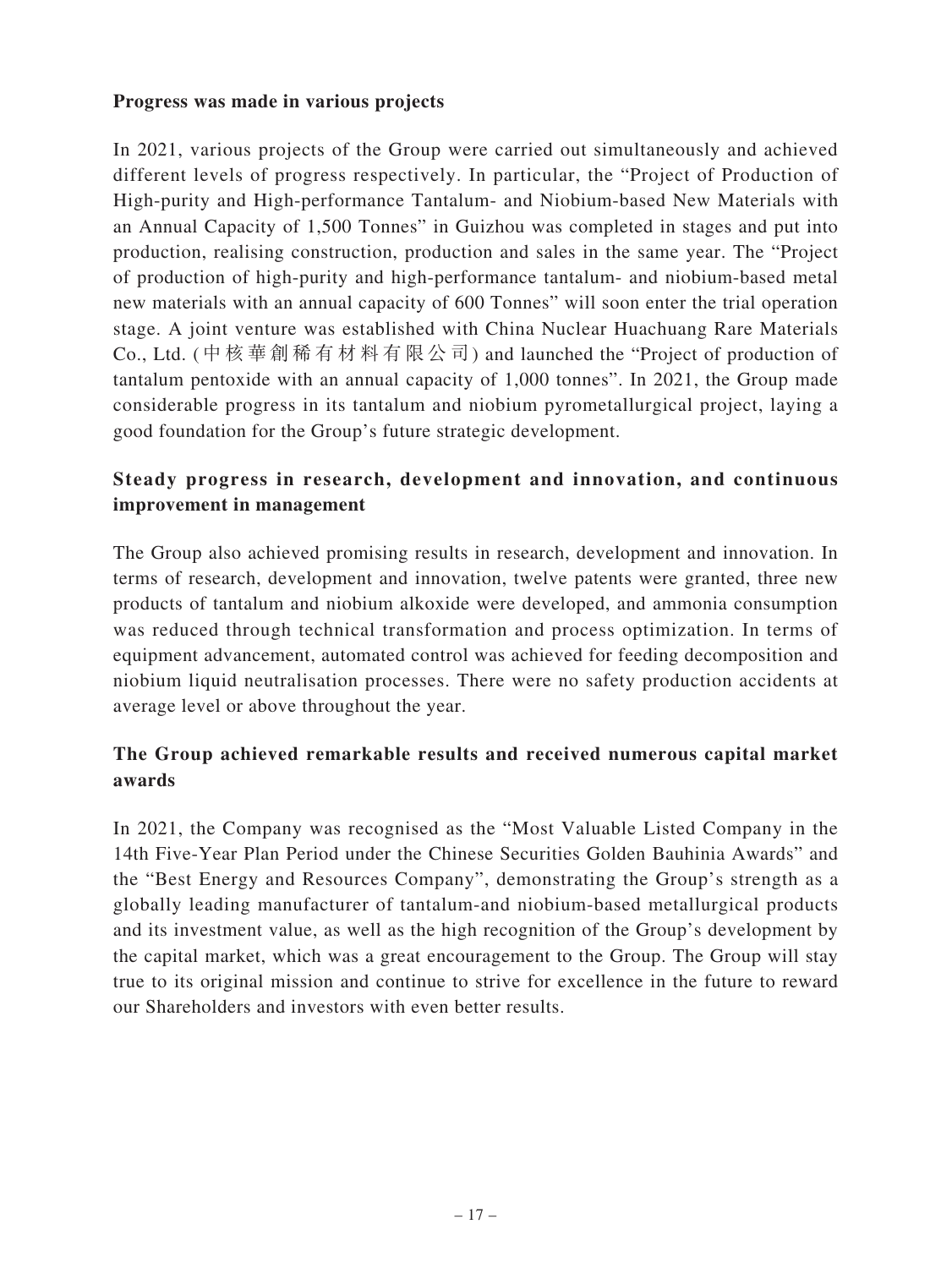### **FINANCIAL REVIEW**

#### **Revenue**

The Group's revenue comprised revenue generated from sale of products and the provision of processing services. The following table sets forth our total revenue by source for the years indicated:

|                                  | For the year ended 31 December |          |                |        |
|----------------------------------|--------------------------------|----------|----------------|--------|
|                                  | 2021                           |          | 2020           |        |
|                                  | <b>RMB'000</b>                 | %        | <b>RMB'000</b> | $\%$   |
| Sale of manufacturing goods      | 597,371                        | $78.2\%$ | 580,395        | 96.5%  |
| Sale of trading goods            | 87,246                         | 11.4%    | 15,462         | 2.6%   |
| Provision of processing services | 79,108                         | $10.4\%$ | 5,795          | 1.0%   |
| Total revenue                    | 763,725                        | 100.0%   | 601,652        | 100.0% |

The following table sets forth the breakdown of our revenue by product categories for the years indicated:

|                                       | For the year ended 31 December |          |                |          |
|---------------------------------------|--------------------------------|----------|----------------|----------|
|                                       | 2021                           |          | 2020           |          |
|                                       | <b>RMB'000</b>                 | %        | <i>RMB'000</i> | %        |
| Pentoxide products                    | 412,899                        | 54.1%    | 422,462        | 70.2%    |
| Tantalum pentoxide                    |                                |          |                |          |
| - Industrial grade tantalum pentoxide | 122,096                        | $16.0\%$ | 128,536        | 21.4%    |
| - High-purity tantalum pentoxide      | 17,282                         | $2.3\%$  | 4,570          | $0.8\%$  |
| Niobium pentoxide                     |                                |          |                |          |
| - Industrial grade niobium pentoxide  | 199,889                        | $26.2\%$ | 246,510        | 41.0%    |
| - High-purity niobium pentoxide       | 73,632                         | $9.6\%$  | 42,846         | $7.1\%$  |
| Potassium heptafluorotantalate        | 172,512                        | 22.6%    | 97,499         | 16.2%    |
| Recycled products                     | 76,717                         | $10.0\%$ | 20,648         | 3.4%     |
| Others                                | 101,597                        | 13.3%    | 61,043         | $10.1\%$ |
| Total revenue                         | 763,725                        | 100.0%   | 601,652        | 100.0%   |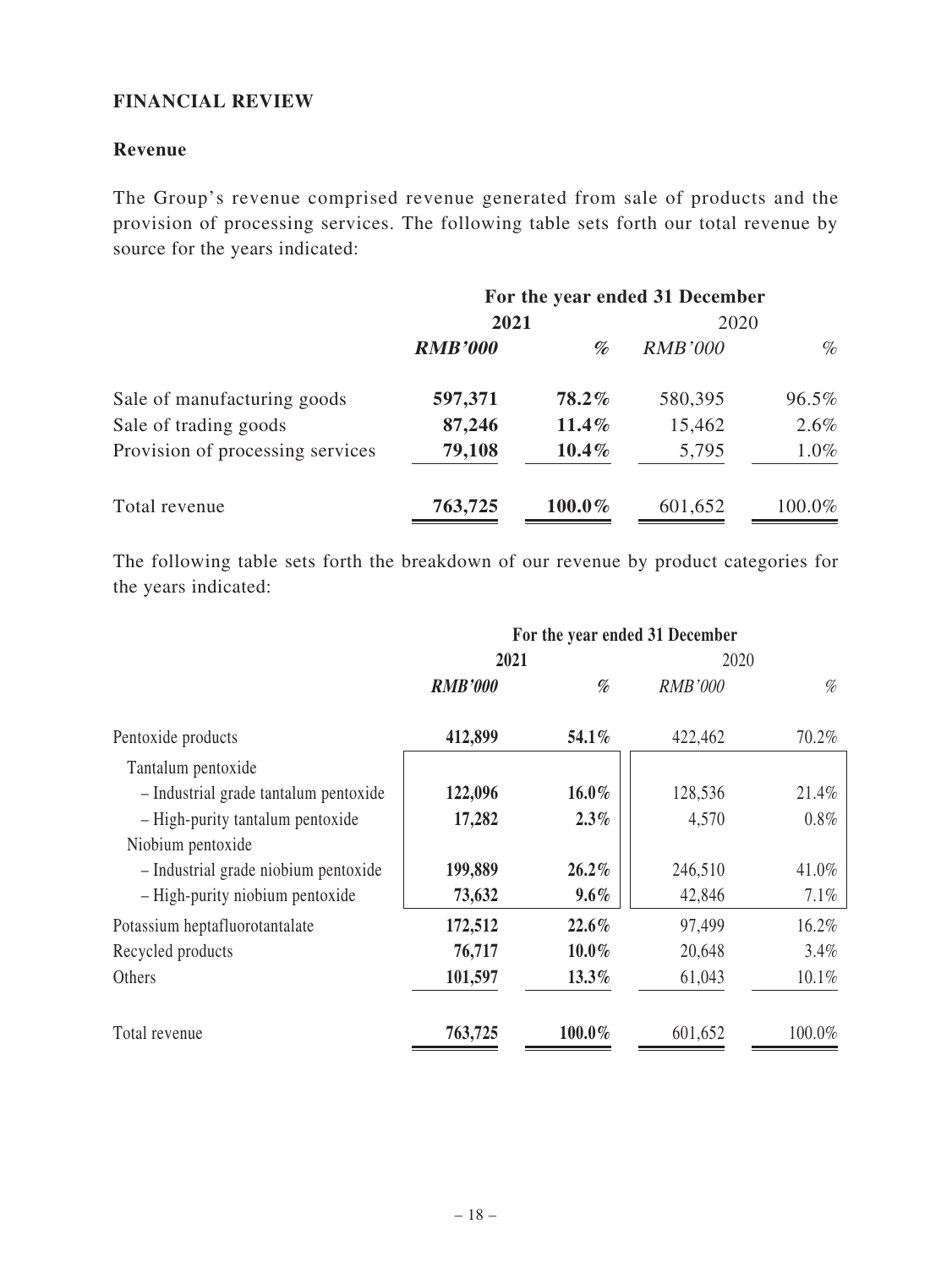During the two years ended 31 December 2021 and 2020, our products sold included: (i) pentoxide products; (ii) potassium heptafluorotantalate; (iii) recycled products; and (iv) others. Out of the products we sold, pentoxide products accounted for approximately 54.1% and 70.3% of our total revenue for the two years ended 31 December 2021 and 2020, respectively.

The Group's revenue increased by approximately RMB162.0 million or 26.9% from approximately RMB601.7 million for the year ended 31 December 2020 to approximately RMB763.7 million for the Year Under Review. The increase was mainly due to the increase in revenue generated from sale of products of potassium heptafluorotantalate and recycled products, while partially offset by the decrease in revenue generated from sale of pentoxide products.

## **Pentoxide Products**

For the Year Under Review, our revenue generated from sale of pentoxide products amounted to approximately RMB412.9 million, representing a decrease of approximately RMB9.6 million or 2.3% from approximately RMB422.5 million for the year ended 31 December 2020. Such decrease was driven by the decrease in revenue from sale of industrial grade niobium pentoxide of approximately RMB46.6 million, while partially offset by the increase in revenue from sale of high-purity niobium pentoxide of approximately RMB30.8 million.

### **Potassium Heptafluorotantalate**

For the Year Under Review, our revenue generated from sale of potassium heptafluorotantalate amounted to approximately RMB172.5 million, representing an increase of approximately RMB75.0 million or 76.9% from approximately RMB97.5 million for the year ended 31 December 2020. Such increase was mainly due to the increase in sales volume.

## **Recycled Products**

During the Year Under Review, our recycled products sold mainly included three types of products produced by recycling our waste materials, namely tin hydroxide, potassium fluorosilicate and tungsten acid. The increase in revenue generated from sale of recycled products from the year ended 31 December 2020 of approximately RMB20.6 million to the Year Under Review of approximately RMB76.7 million was primarily because we sold more tin hydroxide, potassium fluorosilicate and tungsten acid for the Year Under Review as comparing to that of the year ended 31 December 2020.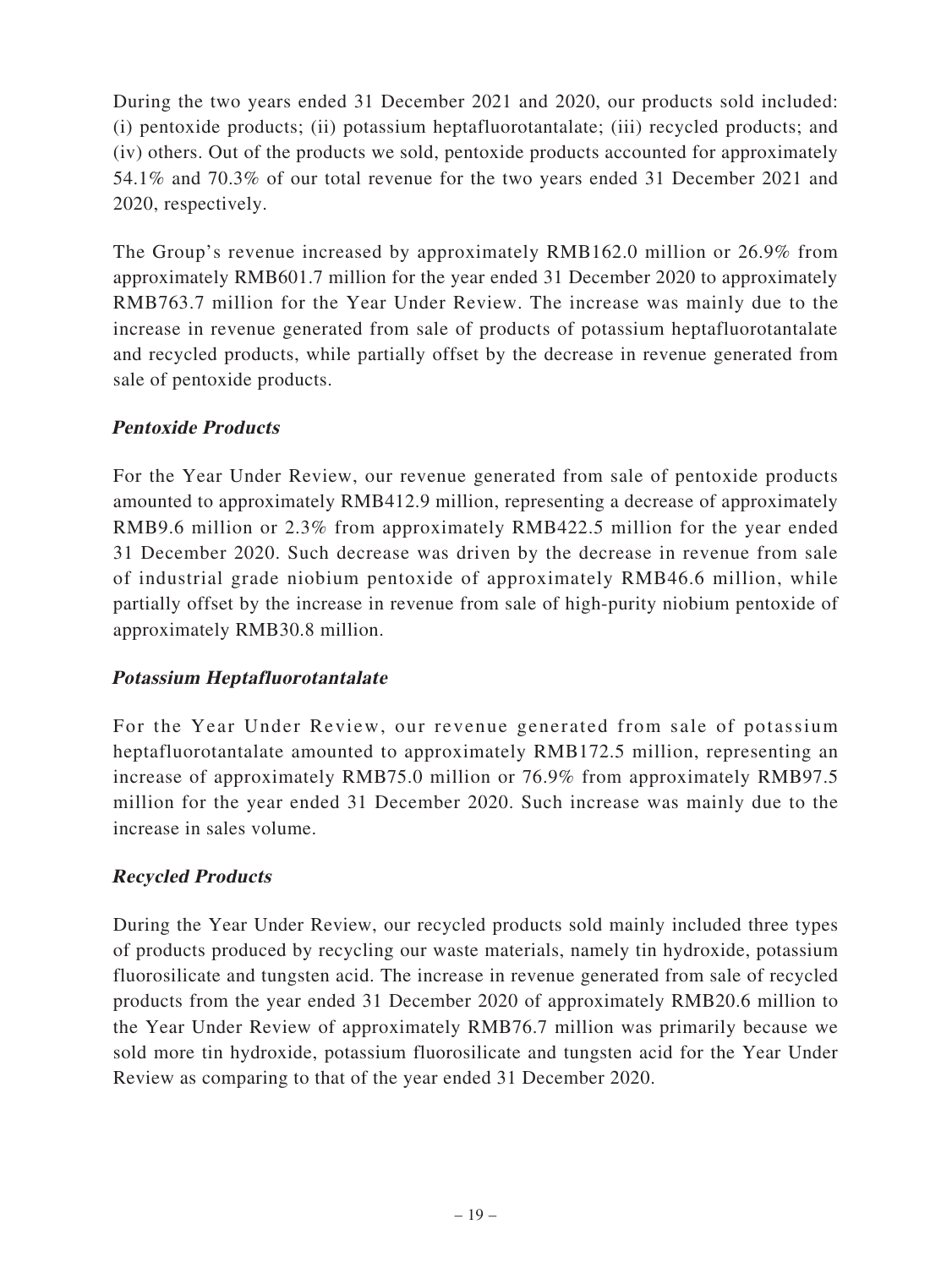### **Others**

For the two years ended 31 December 2021 and 2020, we sold ferro niobium tantalum alloy, which is a kind of impurity included in our raw materials. Considering its higher impurity, we resold ferro niobium tantalum alloy to utilise our inventories. For the Year Under Review, our revenue generated from sale of others amounted to approximately RMB101.6 million, representing an increase of approximately RMB40.6 million or 66.6% from approximately RMB61.0 million for the year ended 31 December 2020.

### **Provision of Processing Services**

During the Year Under Review, the Group provided processing services for processing tantalum ores and niobium ores supplied by our customers into pentoxide products and potassium heptaluorotantalate. For the year ended 31 December 2021, our revenue generated from the provision of processing services amounted to approximately RMB79.1 million, representing an increase of approximately RMB73.3 million or 1,263.8% from approximately RMB5.8 million for the year ended 31 December 2020. Such increase was mainly due to the significant increase in orders from our customers during the Year Under Review.

### **Cost of sales**

Cost of sales represented the direct costs of production, which comprised raw materials costs, factory overheads, electricity and fuels costs, labour costs and processing fee in respect of our processed products. For the two years ended 31 December 2021 and 2020, our cost of sales amounted to approximately RMB558.2 million and RMB429.0 million, respectively. The following table sets forth the breakdown of our cost of sales for the years indicated:

|                        | For the year ended 31 December |          |                |         |
|------------------------|--------------------------------|----------|----------------|---------|
|                        | 2021                           |          | 2020           |         |
|                        | <b>RMB'000</b>                 | %        | <b>RMB'000</b> | %       |
| Raw materials          | 503,078                        | $90.1\%$ | 384,068        | 89.5%   |
| Factory overheads      | 26,465                         | $4.7\%$  | 21,005         | 4.9%    |
| Electricity and fuels  | 9,636                          | $1.8\%$  | 8,586          | $2.0\%$ |
| Labour ( <i>Note</i> ) | 9,589                          | $1.7\%$  | 9,678          | 2.3%    |
| Processing fee         | 9,437                          | $1.7\%$  | 5,665          | $1.3\%$ |
| Total cost of sales    | 558,205                        | 100.0%   | 429,002        | 100.0%  |

Note: Labour costs mainly included salaries and benefits for our production personnel.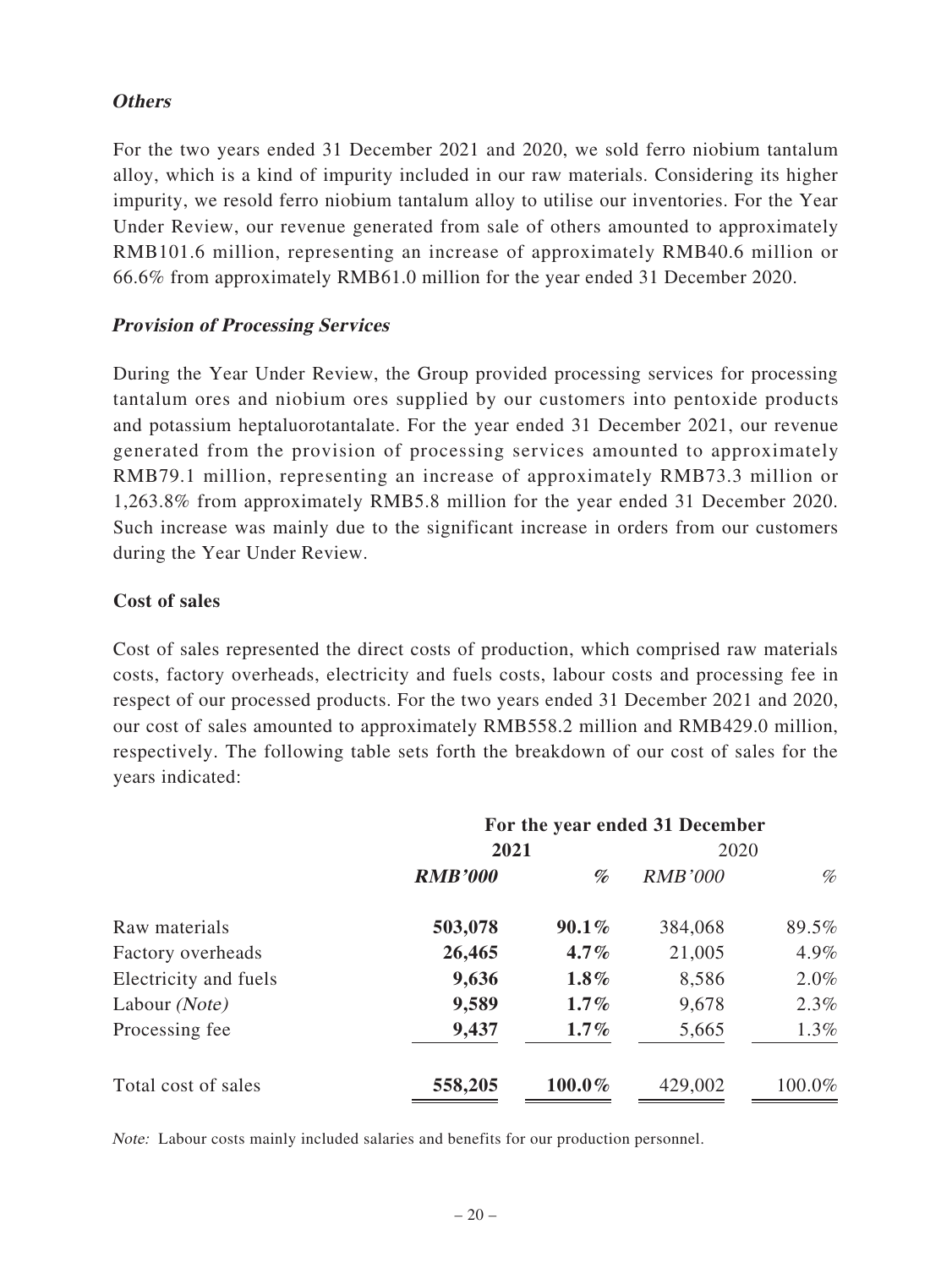Our raw materials costs mainly represented the cost for purchasing tantalum ores and niobium ores, and accounted for approximately 90.1% and 89.5% of our total cost of sales for the Year Under Review and the year ended 31 December 2020, respectively. Our cost of sales increased by approximately RMB129.2 million or 30.1% from approximately RMB429.0 million for the year ended 31 December 2020 to approximately RMB558.2 million for the Year Under Review. Such increase was mainly attributable to the increase in sales volume and average unit cost for purchasing tantalum ores and niobium ores for the Year Under Review.

### **Gross profit and gross profit margin**

The Group's gross profit increased by approximately RMB32.8 million or 19.0% from approximately RMB172.7 million for the year ended 31 December 2020 to approximately RMB205.5 million for the Year Under Review, mainly driven by the increase in our revenue.

Our gross profit margin decreased from approximately 28.7% for the year ended 31 December 2020 to approximately 26.9% for the Year Under Review. Such decrease during the Year Under Review was mainly to the increase in our cost of sales, in particular the cost of raw materials.

## **Other income and gains**

The following table sets forth the breakdown of our other income and gains for the years indicated:

|                                  | For the year ended 31 December |          |                |         |
|----------------------------------|--------------------------------|----------|----------------|---------|
|                                  | 2021                           |          | 2020           |         |
|                                  | <b>RMB'000</b>                 | %        | <i>RMB'000</i> | %       |
| Government grants                | 5,762                          | $48.5\%$ | 14,616         | 53.0%   |
| Bank interest income             | 1,277                          | $10.7\%$ | 1,268          | $4.6\%$ |
| Foreign exchange difference, net | 2,590                          | 21.8%    | 10,985         | 39.8%   |
| Others                           | 2,262                          | $19.0\%$ | 704            | 2.6%    |
| Total other income and gains     | 11,891                         | 100.0%   | 27,573         | 100.0%  |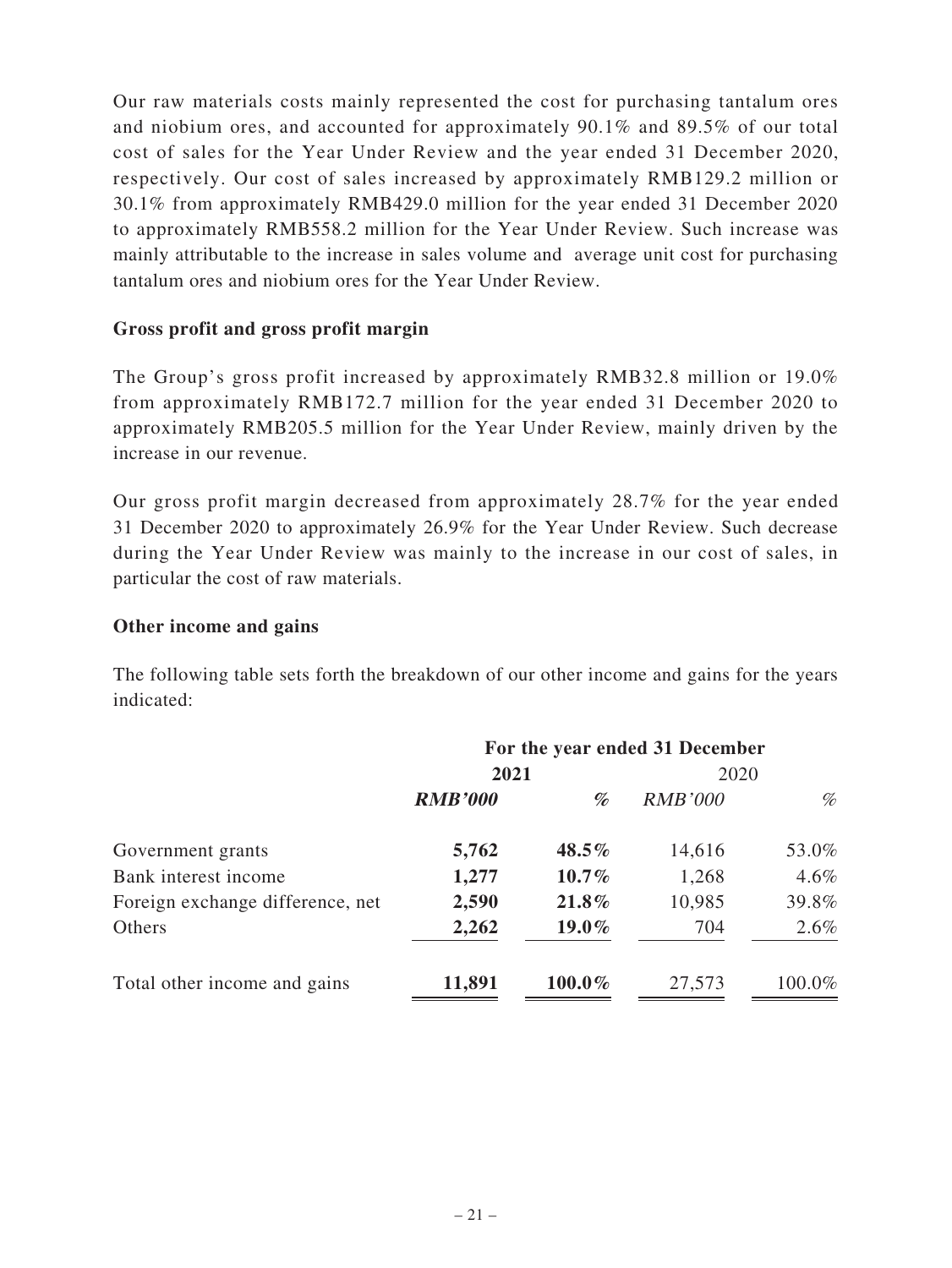Our other income and gains primarily comprised government subsidies, bank interest income, foreign exchange difference, net and others. We received government grants from local government authorities for engaging in research and development activities. Subsidies vary from year to year.

Our other income and gains decreased by approximately RMB15.7 million or 56.9% from approximately RMB27.6 million for the year ended 31 December 2020 to approximately RMB11.9 million for the Year Under Review. Such decrease was mainly attributable to the decrease in government grants of approximately RMB8.8 million from approximately RMB14.6 million for the year ended 31 December 2020 to approximately RMB5.8 million for the Year Under Review. Besides, the Group's foreign exchange difference, net decreased by approximately RMB8.4 million or 76.4% from approximately RMB11.0 million for the year ended 31 December 2020 to approximately RMB2.6 million for the year ended 31 December 2021.

#### **Selling and distribution expenses**

The Group's selling and distribution expenses primarily comprised distribution costs for transportation and packaging for delivery of products, salaries and benefits for personnel of our sales and procurement department, consultation fees, and travelling and entertainment expenses. The table below sets forth the breakdown of our selling and distribution expenses for the years indicated:

|                                         | For the year ended 31 December |          |                |         |
|-----------------------------------------|--------------------------------|----------|----------------|---------|
|                                         | 2021                           |          | 2020           |         |
|                                         | <b>RMB'000</b>                 | %        | <b>RMB'000</b> | %       |
| Distribution costs                      | 3,148                          | $24.7\%$ | 2,789          | 33.2%   |
| Staff costs                             | 6,353                          | $49.9\%$ | 2,598          | 31.0%   |
| <b>Consultation fees</b>                | 2,224                          | $17.5\%$ | 2,395          | 28.5%   |
| Travelling and entertainment expenses   | 458                            | $3.6\%$  | 277            | $3.3\%$ |
| Advertising and promotion expenses      | 37                             | $0.3\%$  |                |         |
| Office expenses                         | 76                             | $0.6\%$  | 89             | $1.1\%$ |
| Others                                  | 423                            | $3.3\%$  | 244            | $2.9\%$ |
| Total selling and distribution expenses | 12,719                         | 100.0%   | 8,392          | 100.0%  |

The Group's selling and distribution expenses increased by approximately RMB4.3 million or 51.2% from approximately RMB8.4 million for the year ended 31 December 2020 to approximately RMB12.7 million for the Year Under Review. Such increase was mainly attributable to the increase in staff costs of approximately RMB3.8 million.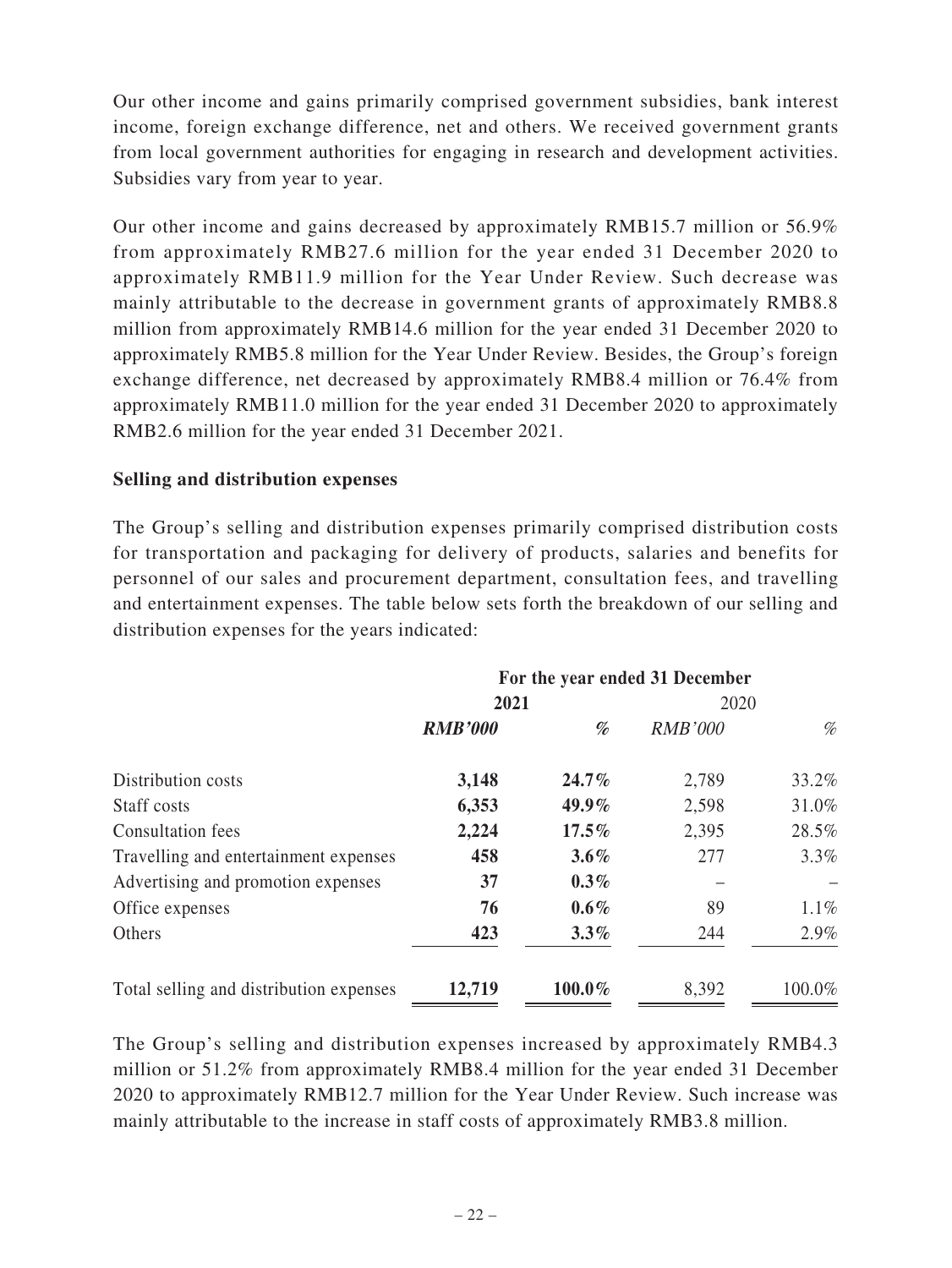### **Administrative expenses**

The Group's administrative expenses primarily comprised expenses for research and development expenses, staff costs of our administrative and management staff and legal advisory and professional fees. The table below sets forth the breakdown of our administrative expenses for the years indicated:

|                                       | For the year ended 31 December |          |                |         |
|---------------------------------------|--------------------------------|----------|----------------|---------|
|                                       | 2021                           |          | 2020           |         |
|                                       | <b>RMB'000</b>                 | %        | <b>RMB'000</b> | %       |
| Research and development expenses     | 29,762                         | $35.6\%$ | 24,005         | 33.0%   |
| Staff costs                           | 26,932                         | $32.2\%$ | 22,551         | 31.0%   |
| Other tax expenses                    | 3,005                          | $3.6\%$  | 2,606          | $3.6\%$ |
| Legal advisory and professional fees  | 4,042                          | $4.8\%$  | 6,356          | 8.7%    |
| Depreciation and amortisation         | 5,460                          | $6.5\%$  | 4,426          | 6.1%    |
| Travelling and entertainment expenses | 1,149                          | $1.4\%$  | 928            | $1.3\%$ |
| Bank charges                          | 1,775                          | $2.1\%$  | 2,422          | 3.3%    |
| Others (Note)                         | 11,540                         | $13.8\%$ | 9,397          | 13.0%   |
| Total administrative expenses         | 83,665                         | 100.0%   | 72,691         | 100.0%  |

Note: Others primarily mainly comprised audit fees, insurance, office expenses, motor vehicle expenses, maintenance fee and handling charges.

The Group's administrative expenses increased by approximately RMB11.0 million or 15.1% from approximately RMB72.7 million for the year ended 31 December 2020 to approximately RMB83.7 million for the Year Under Review. Such increase was mainly attributable to (i) the increase in staff costs of approximately RMB4.3 million from approximately RMB22.6 million for the year ended 31 December 2020 to approximately RMB26.9 million for the Year Under Review; and (ii) the increase in other administrative expenses of approximately RMB2.1 million from approximately RMB9.4 million for the year ended 31 December 2020 to approximately RMB11.5 million for the Year Under Review.

The Group's research and development expenses amounted to approximately RMB29.8 million and RMB24.0 million for the Year Under Review and the year ended 31 December 2020, respectively. Such expenses were primarily used to improve the purity level of tantalum pentoxide and niobium pentoxide, develop niobium pentoxide with different physical properties to be applied in different industries, and enhance our capabilities in recycling waste materials for environmental protection.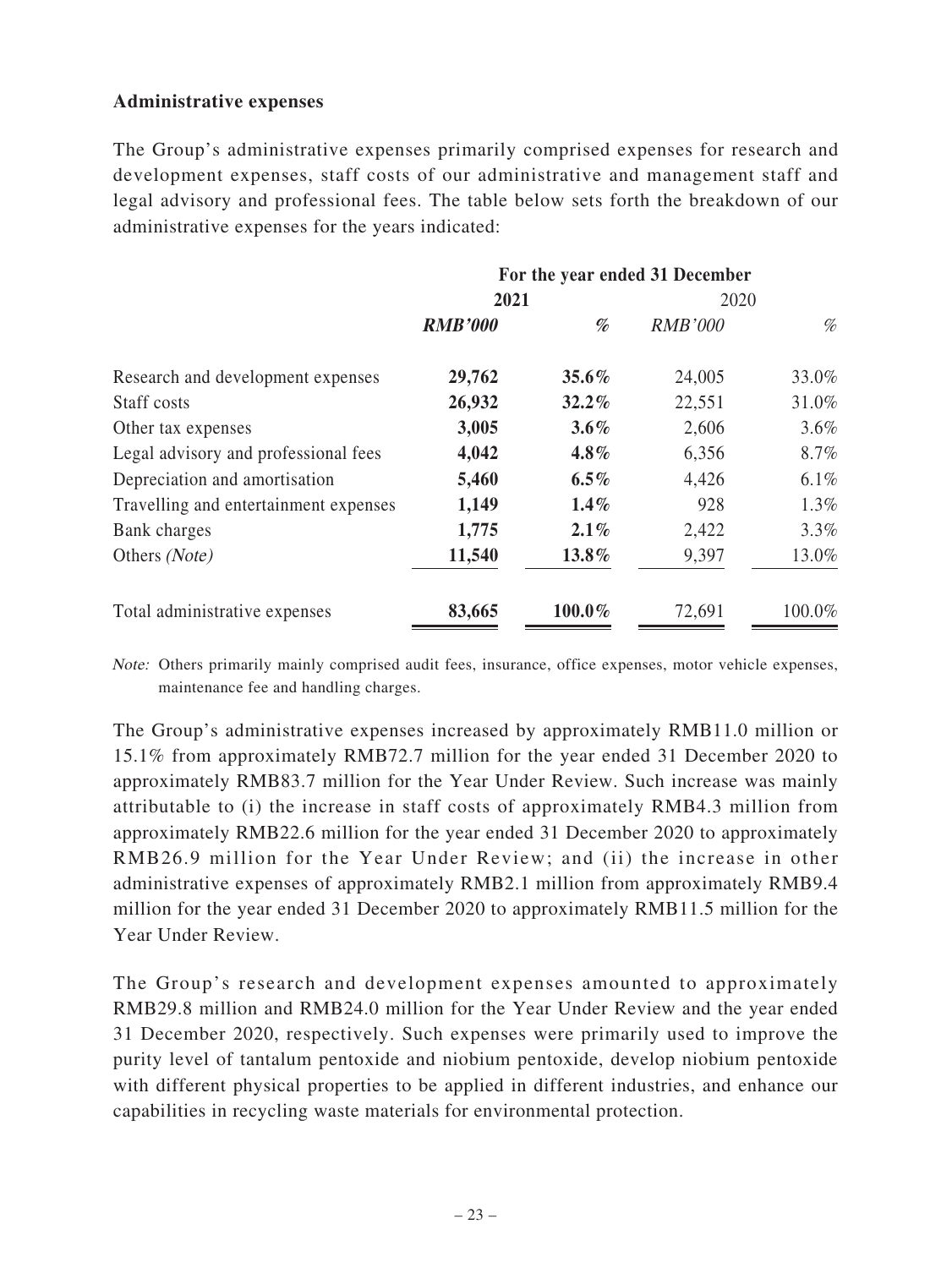### **Other operating income/(expenses)**

For the Year Under Review, the Group's other operating income of approximately RMB9.3 million mainly comprised the write-back of provision for impairment of trade receivables of approximately RMB5.9 million and the write-back of inventories of approximately RMB5.5 million.

#### **Finance costs**

Our finance costs mainly represented interest on interest-bearing bank borrowings. The following table sets forth the breakdown of our finance costs for the years indicated:

|                                                   | For the year ended |                |  |
|---------------------------------------------------|--------------------|----------------|--|
|                                                   | 31 December        |                |  |
|                                                   | 2021               | 2020           |  |
|                                                   | <b>RMB'000</b>     | <i>RMB'000</i> |  |
| Finance costs on interest-bearing bank borrowings | 13,215             | 10,272         |  |
| Interest on lease liabilities                     | 445                | 189            |  |
| Less: interest capitalised                        | (1,878)            | (2, 439)       |  |
| Total net finance costs                           | 11,782             | 8,022          |  |

Our finance costs on interest-bearing bank borrowings before capitalisation for the Year Under Review and the year ended 31 December 2020 amounted to approximately RMB13.2 million and RMB10.3 million, respectively. For the Year Under Review and the year ended 31 December 2020, we capitalised interest of approximately RMB1.9 million and RMB2.4 million, respectively, in respect of the interest that was directly attributable to the construction of our production facilities. As a result, our net finance costs charged to the consolidated statements of profit or loss for the Year Under Review and the year ended 31 December 2020 amounted to approximately RMB11.8 million and RMB8.0 million, respectively.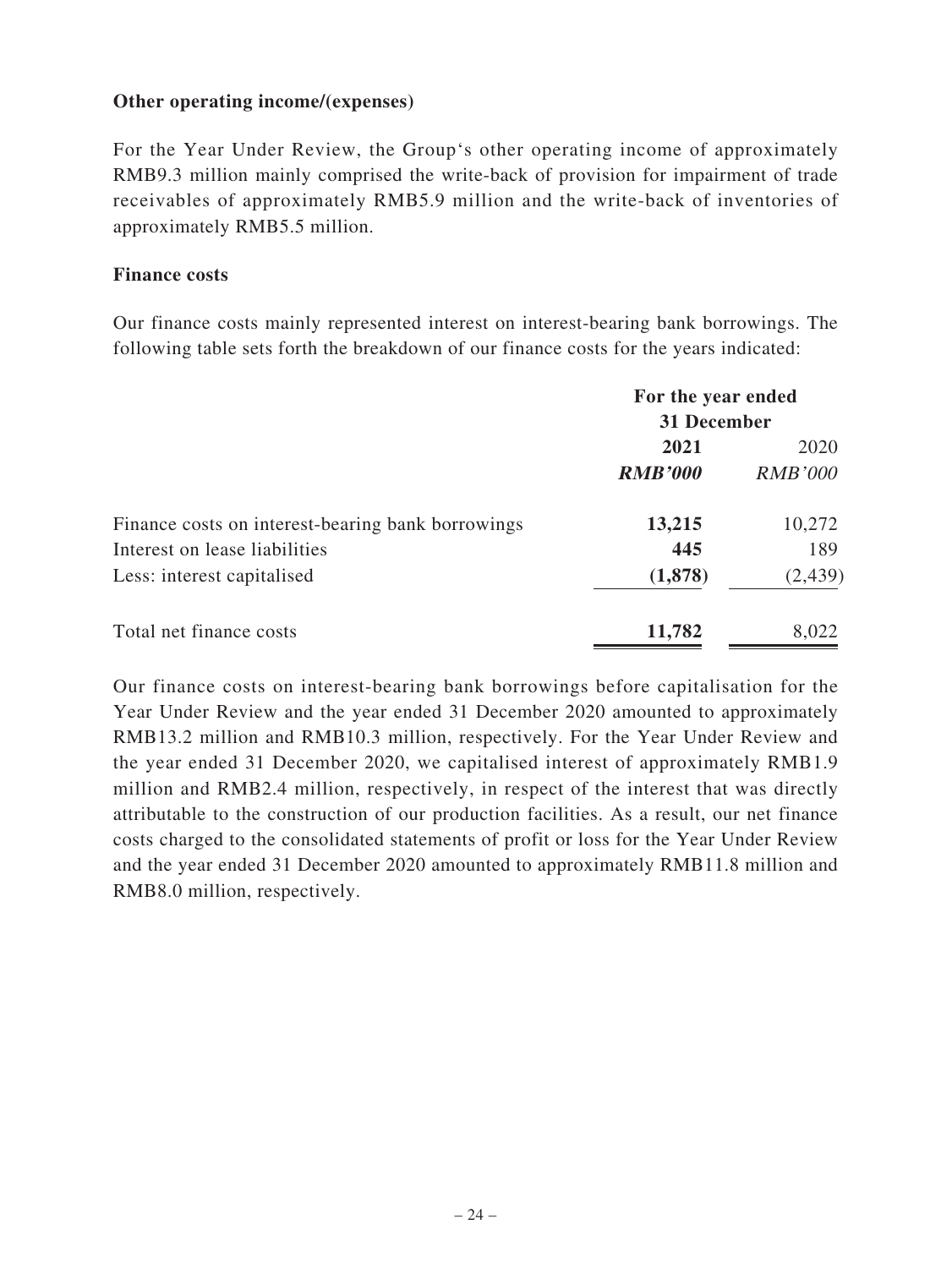### **Income tax expense**

Ximei Resources (Guangdong) Limited was accredited as a high and new technology enterprise (高新技術企業), which allows us to enjoy a lower applicable tax rate of 15%, as compared to 25% pursuant to the Enterprise Income Tax Law of the PRC ( $\dot{\mathcal{F}}$   $\dot{\mathcal{F}}$ 人民共和國企業所得稅法). In addition, we enjoyed tax refund at the rate of 13% for our export sales of tantalum bars.

Our income tax expense for the Year Under Review and the year ended 31 December 2020 amounted to approximately RMB16.5 million and RMB16.9 million, respectively. Our effective tax rate for the Year Under Review and the year ended 31 December 2020 was approximately 13.9% and 19.3%, respectively. The decrease in our effective tax rate was mainly due to decrease in expense not deductible for tax.

## **Profit for the year**

As a result of the foregoing, we recorded net profit for the Year Under Review and the year ended 31 December 2020 of approximately RMB102.1 million and RMB70.3 million, respectively, representing an increase of approximately RMB31.8 million or 45.2%. Our net profit margin was approximately 13.4% and 11.7% for Year Under Review and the year ended 31 December 2020, respectively.

## **ANALYSIS OF MAJOR BALANCE SHEET ITEMS**

## **Property, plant and equipment**

Our property, plant and equipment comprised (i) buildings; (ii) plant and machinery; (iii) furniture and office equipment; (iv) motor vehicles; and (v) construction in progress.

The carrying amount of our property, plant and equipment increased by approximately RMB69.2 million from approximately RMB95.6 million as at 31 December 2020 to approximately RMB164.8 million as at 31 December 2021. Such increase was mainly driven by (i) the increase in construction in progress; and (ii) the increase in plant and machinery transferred from construction in progress in respect of our new production facilities.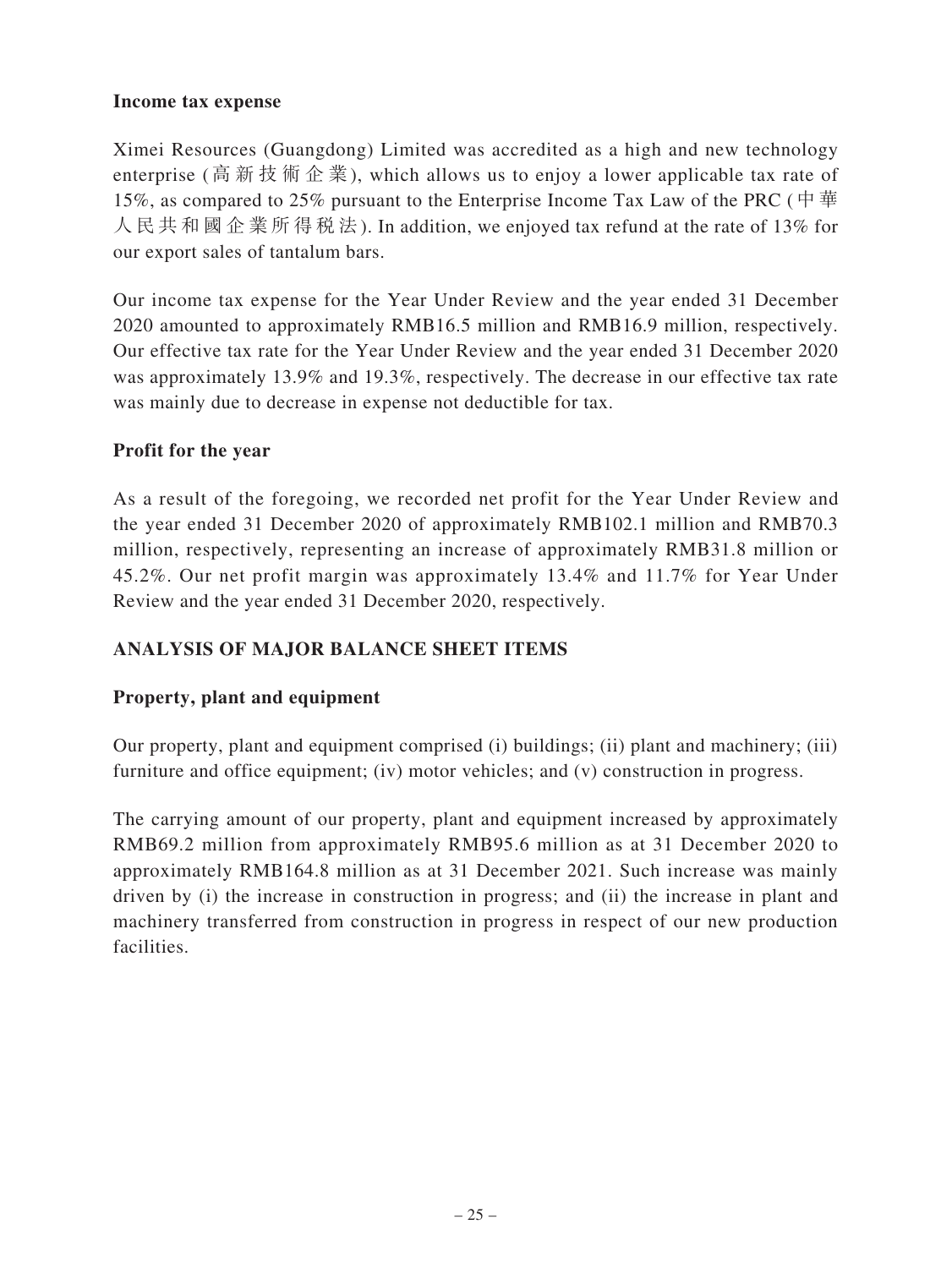### **Right-of-use assets**

Our right-of-use assets comprised our leased properties and prepaid land lease payments. Our leased properties are recognised as pursuant to HKFRS 16. Our right-of-use assets increased from approximately RMB24.3 million as at 31 December 2020 to approximately RMB48.8 million as at 31 December 2021.

### **Inventories**

Our inventories comprised raw materials, work in progress and finished goods. The following table sets forth the breakdown of our inventories as at balance sheet dates indicated:

|                                                                           | As at 31 December |                |
|---------------------------------------------------------------------------|-------------------|----------------|
|                                                                           | 2021              | 2020           |
|                                                                           | <b>RMB'000</b>    | <b>RMB'000</b> |
| Raw materials                                                             | 143,203           | 184,069        |
| Work in progress                                                          | 59,554            | 36,669         |
| Finished goods                                                            | 53,075            | 48,420         |
| Total inventories                                                         | 255,832           | 269,158        |
| Average inventories (Note 1)                                              | 262,495           | 199,519        |
| Average inventories to revenue from sale of<br>products ( <i>Note 2</i> ) | $34.4\%$          | 33.2%          |

#### Notes:

(1) Represents the average of inventories as at 31 December of the previous year and 31 December of the current year.

(2) Represents the average of inventories divided by the revenue generated from sale of products for the relevant year.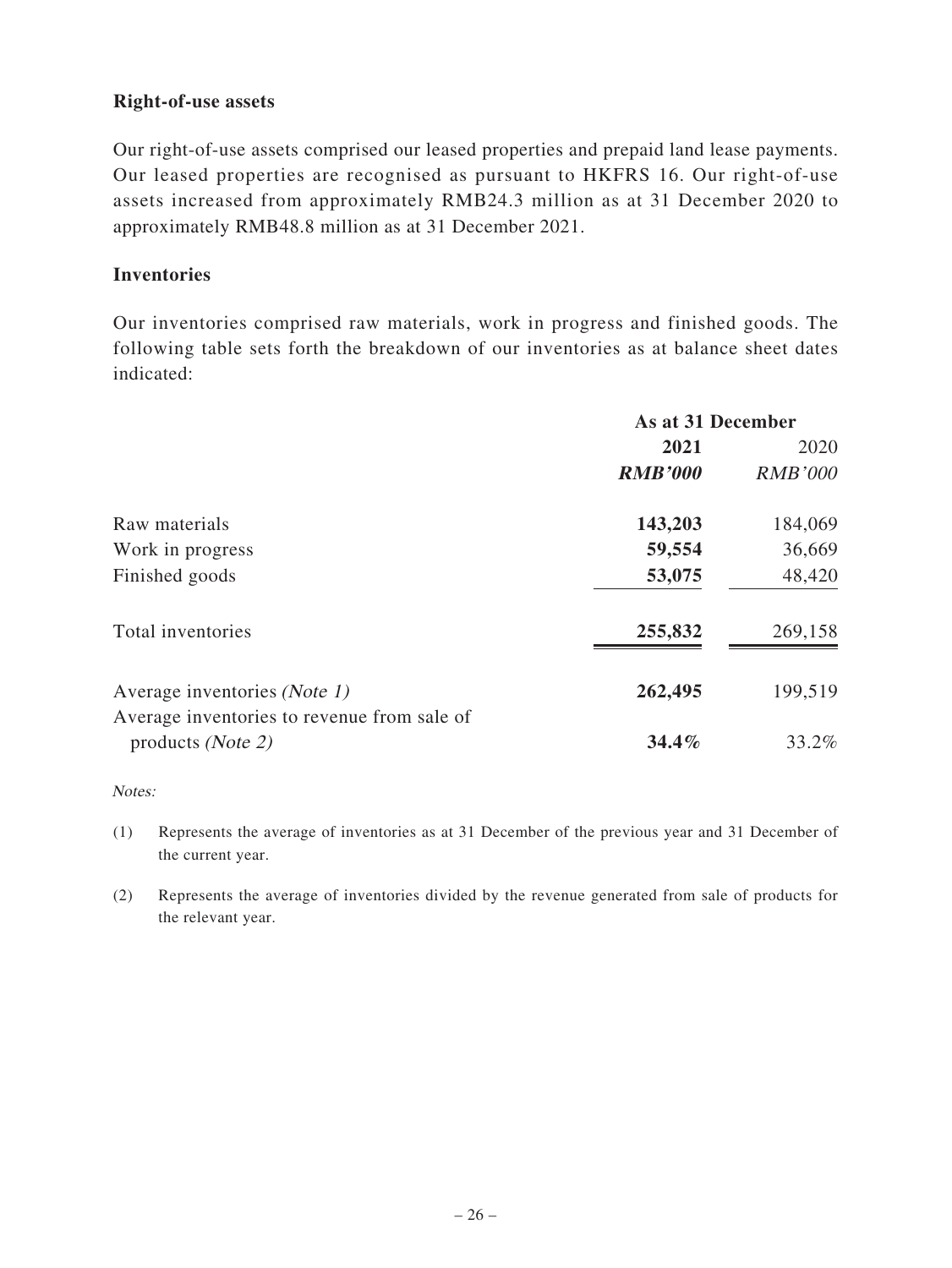The Group's inventories amounted to approximately RMB255.8 million and RMB269.2 million as at 31 December 2021 and 2020, respectively. Our average inventories increased from approximately RMB199.5 million as at 31 December 2020 to approximately RMB262.5 million as at 31 December 2021, such increase was mainly due to the increase in raw materials. Our average inventories to revenue from sale of products was approximately 34.4% and 33.2% for the year ended 31 December 2021 and 2020, respectively.

The following table sets forth the average inventory turnover days for the years indicated:

|                                        | For the year ended<br>31 December |        |
|----------------------------------------|-----------------------------------|--------|
|                                        |                                   |        |
|                                        | 2021                              | 2020   |
|                                        | (Days)                            | (Days) |
| Average inventory turnover days (Note) | 171.6                             | 169.8  |

Note: Average inventory turnover days equal to average inventories divided by cost of sales for the year and multiplied by 365. Average inventories are calculated as inventories at the beginning of the year plus inventories at the end of the year, divided by two.

Our average inventory turnover days increased from approximately 169.8 days for the year ended 31 December 2020 to 171.6 days for the Year Under Review. The increase was mainly due to the increase of our average inventories for the year ended 31 December 2021.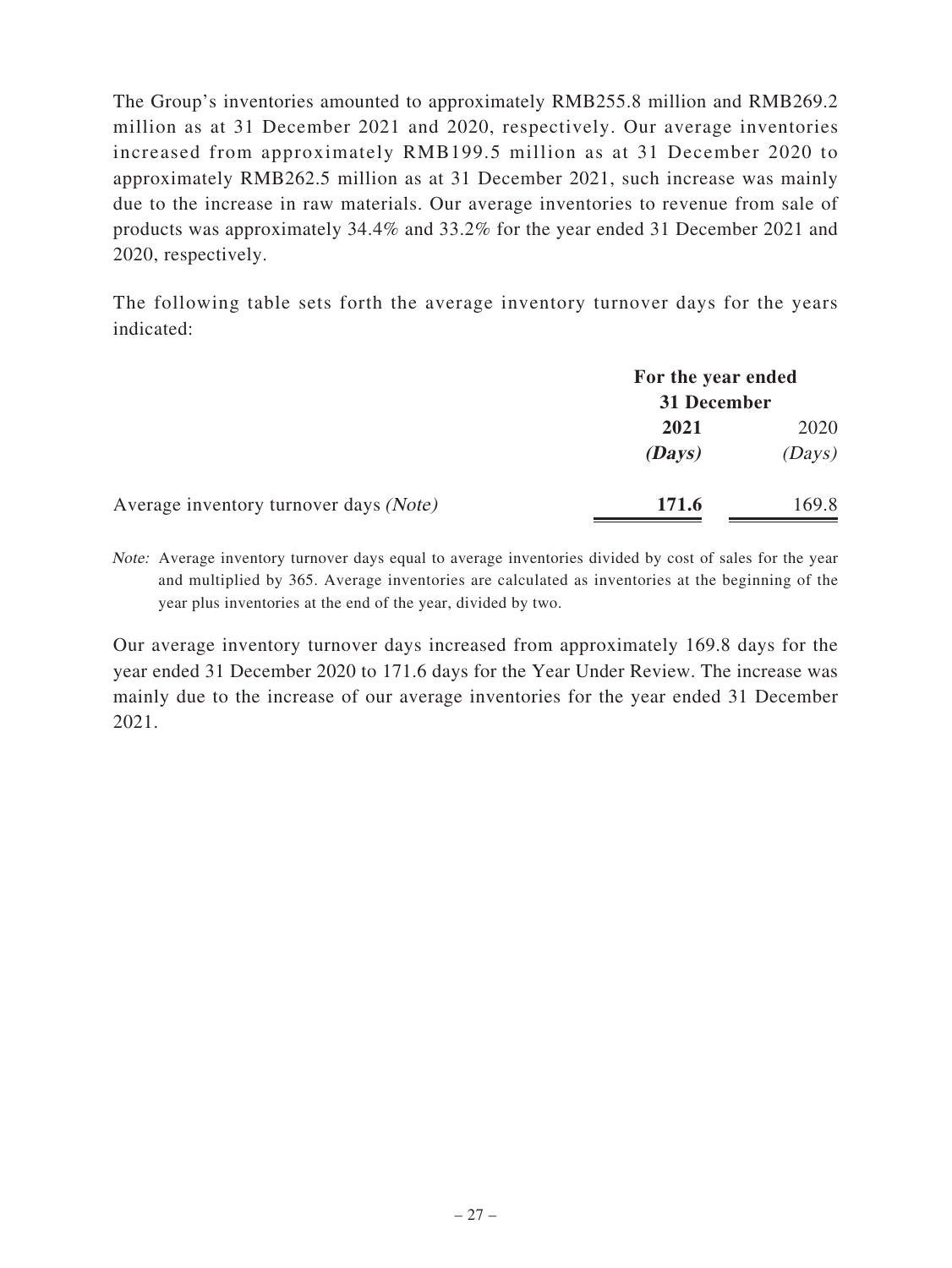### **Trade and bills receivables**

Our trade and bills receivables primarily represented the credit sales of our products to be paid by customers and bank acceptance bills received from our customers during the Year Under Review. The following table sets forth the breakdown of our trade and bills receivables as at balance sheet dates indicated:

|                                                                  | As at 31 December |                |
|------------------------------------------------------------------|-------------------|----------------|
|                                                                  | 2021              | 2020           |
|                                                                  | <b>RMB'000</b>    | <b>RMB'000</b> |
| Trade receivables                                                | 103,528           | 107,401        |
| Less: Impairment                                                 | (992)             | (6,925)        |
|                                                                  | 102,536           | 100,476        |
| Bills receivables                                                | 27,586            | 49,993         |
| Total trade and bills receivables                                | 130,122           | 150,469        |
| Average trade and bills receivables (Note 1)                     | 140,296           | 159,814        |
| Average trade and bills receivables to total<br>revenue (Note 2) | 18.4%             | 26.6%          |

Notes:

(1) Represents the average of trade and bills receivables as at 31 December of the previous year and 31 December of the current year.

(2) Represents the average of trade and bills receivables divided by total revenue for the relevant year.

Our trade and bills receivables decreased from approximately RMB150.5 million as at 31 December 2020 to approximately RMB130.1 million as at 31 December 2021. Such decrease was mainly due to the decrease in bills receivables.

We generally grant a credit term of one month, extending up to three months, to our customers. We seek to maintain strict control over our outstanding receivables and to minimise credit risk. Overdue balances are reviewed regularly by our senior management.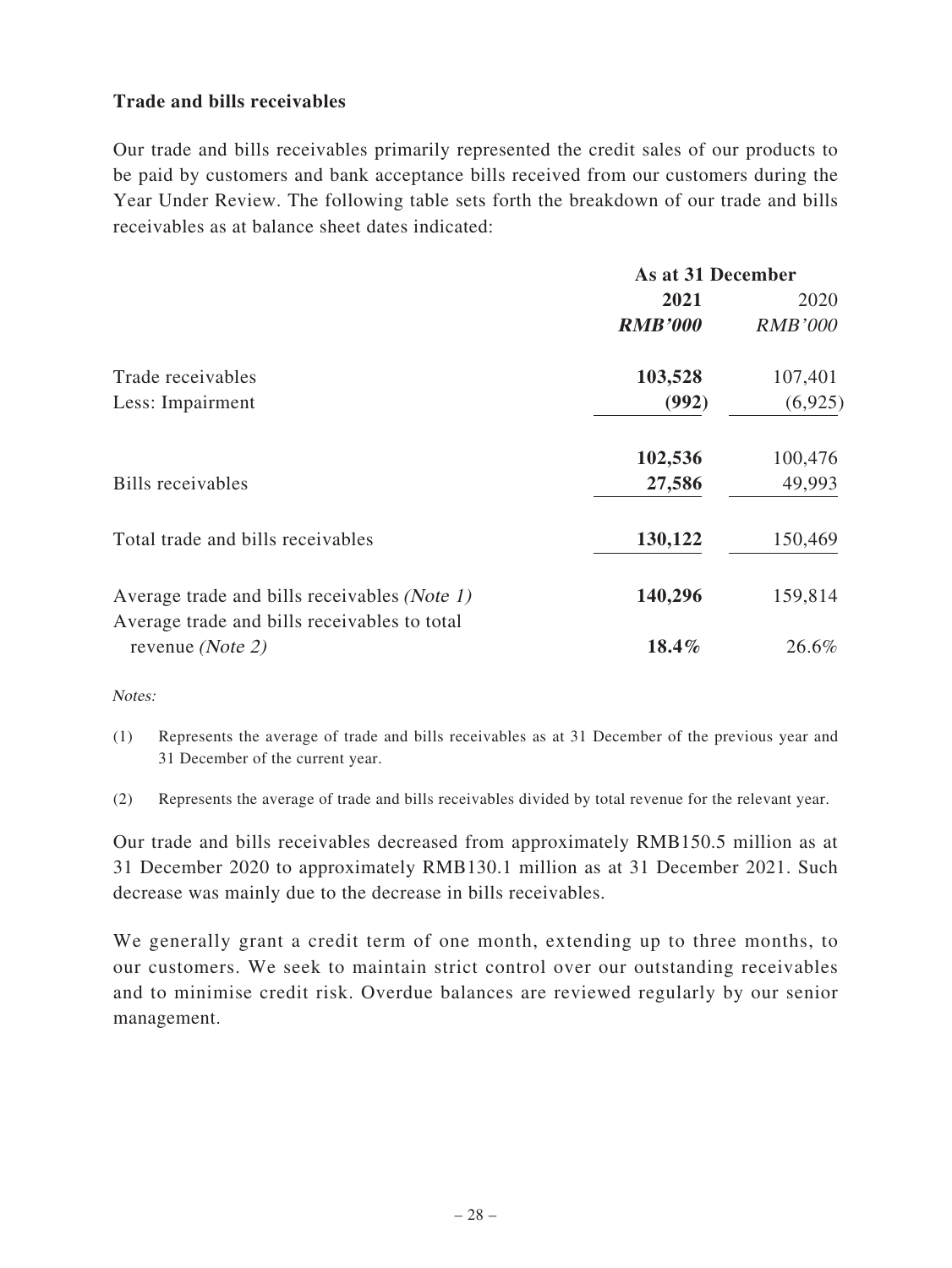The following is an ageing analysis of trade and bills receivables as at balance sheet dates indicated, based on the invoice date:

|                                   | As at 31 December |                |
|-----------------------------------|-------------------|----------------|
|                                   | 2021              | 2020           |
|                                   | <b>RMB'000</b>    | <b>RMB'000</b> |
| Within 30 days                    | 84,864            | 72,231         |
| 31 days to 60 days                | 27,593            | 11,500         |
| 61 days to 90 days                | 12,184            | 13,561         |
| Over 90 days                      | 5,481             | 53,177         |
| Total trade and bills receivables | 130,122           | 150,469        |

An impairment analysis is performed at each reporting date using a provision matrix to measure expected credit losses. The provision rates are based on days past due for groupings of various customer segments with similar loss patterns (i.e., by customer type and rating). The calculation reflects the probability-weighted outcome, the time value of money and reasonable and supportable information that is available at the reporting date about past events, current conditions and forecasts of future economic conditions. Generally, trade receivables are written off if past due for more than one year and are not subject to enforcement activity. The expected credit loss for trade receivables as at 31 December 2021 and 2020 was approximately RMB1.0 million and RMB6.9 million, respectively. The following table sets forth the average turnover days of our trade and bills receivables for the years indicated:

|                                                      | For the year ended |        |
|------------------------------------------------------|--------------------|--------|
|                                                      | 31 December        |        |
|                                                      | 2021               | 2020   |
|                                                      | (Days)             | (Days) |
| Average turnover days of trade and bills receivables |                    |        |
| (Note)                                               | 67.1               | 97.0   |

Note: Average turnover days of trade and bills receivables equal average trade and bills receivables divided by revenue for the year and multiplied by 365. Average trade and bills receivables are calculated as trade and bills receivables at the beginning of the year plus trade and bills receivables at the end of the year, divided by two.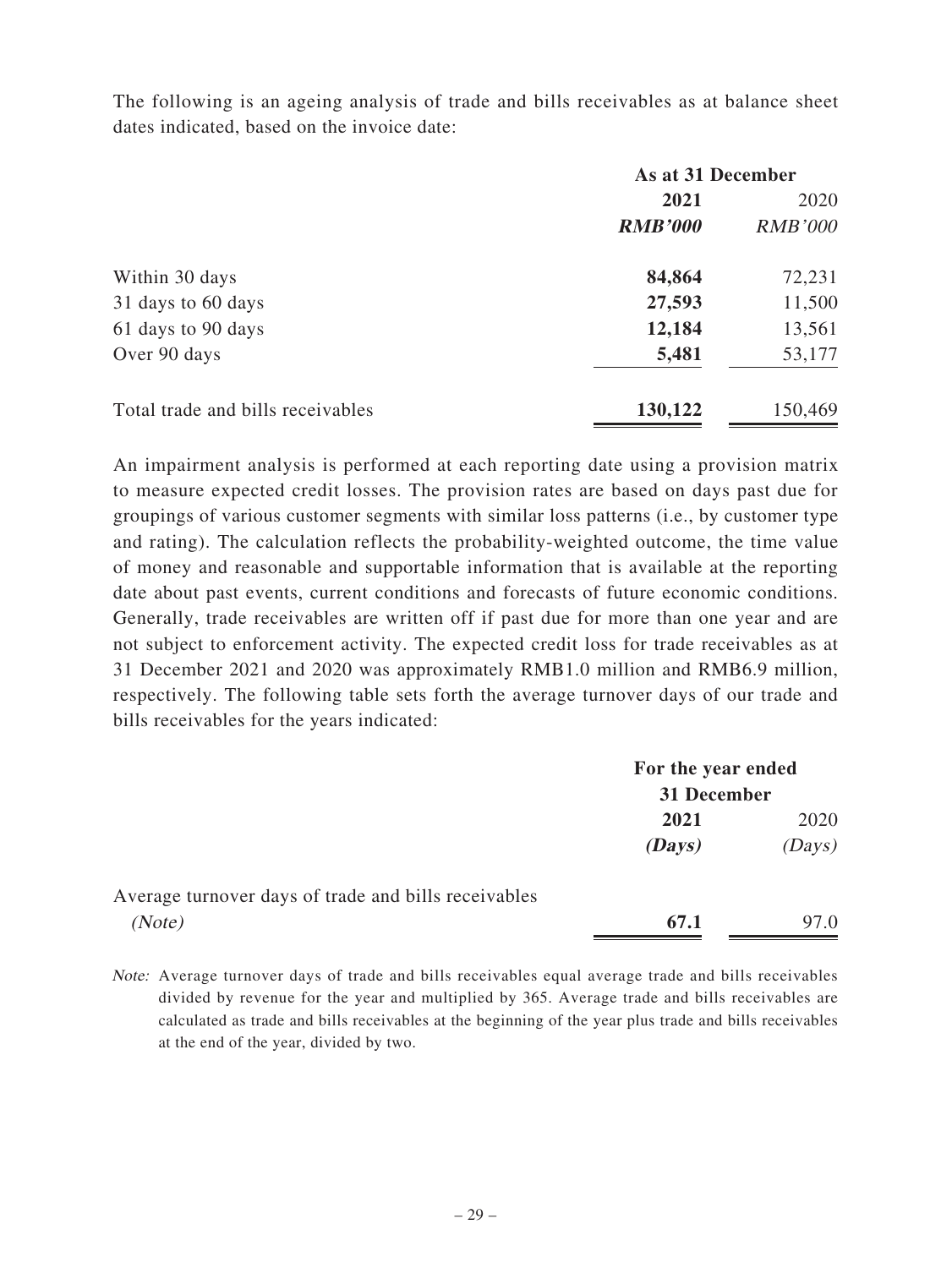Our average turnover days of trade and bills receivables decreased from 97.0 days for the year ended 31 December 2020 to 67.1 days for the Year Under Review. The decrease was mainly due to the decrease of our trade and bills receivables over 90 days as at 31 December 2021.

#### **Prepayments, deposits and other receivables**

Our prepayments, deposits and other receivables mainly represented advance prepayments to our suppliers for purchasing raw materials, advance prepayments for purchasing our equipment and machinery and prepaid land lease payments for acquiring land use rights. We prepaid land lease payments prior to obtaining the relevant land use rights certificates and reclassified such prepayments to "prepaid land lease payments" when the land use rights certificate is granted. The following table sets forth a breakdown of our prepayments, deposits and other receivables as at balance sheet dates indicated:

|                                                   | As at 31 December |                |
|---------------------------------------------------|-------------------|----------------|
|                                                   | 2021              | 2020           |
|                                                   | <b>RMB'000</b>    | <b>RMB'000</b> |
| Prepayments – Non-current                         | 76,520            | 13,318         |
| Prepayments – Current                             | 139,602           | 81,392         |
| Deposits and other receivables                    | 54,911            | 33,046         |
| Total prepayments, deposits and other receivables | 194,513           | 114,438        |

Our prepayments, deposits and other receivables increased from approximately RMB114.4 million as at 31 December 2020 to approximately RMB194.5 million as at 31 December 2021, mainly driven by the increase in prepayment.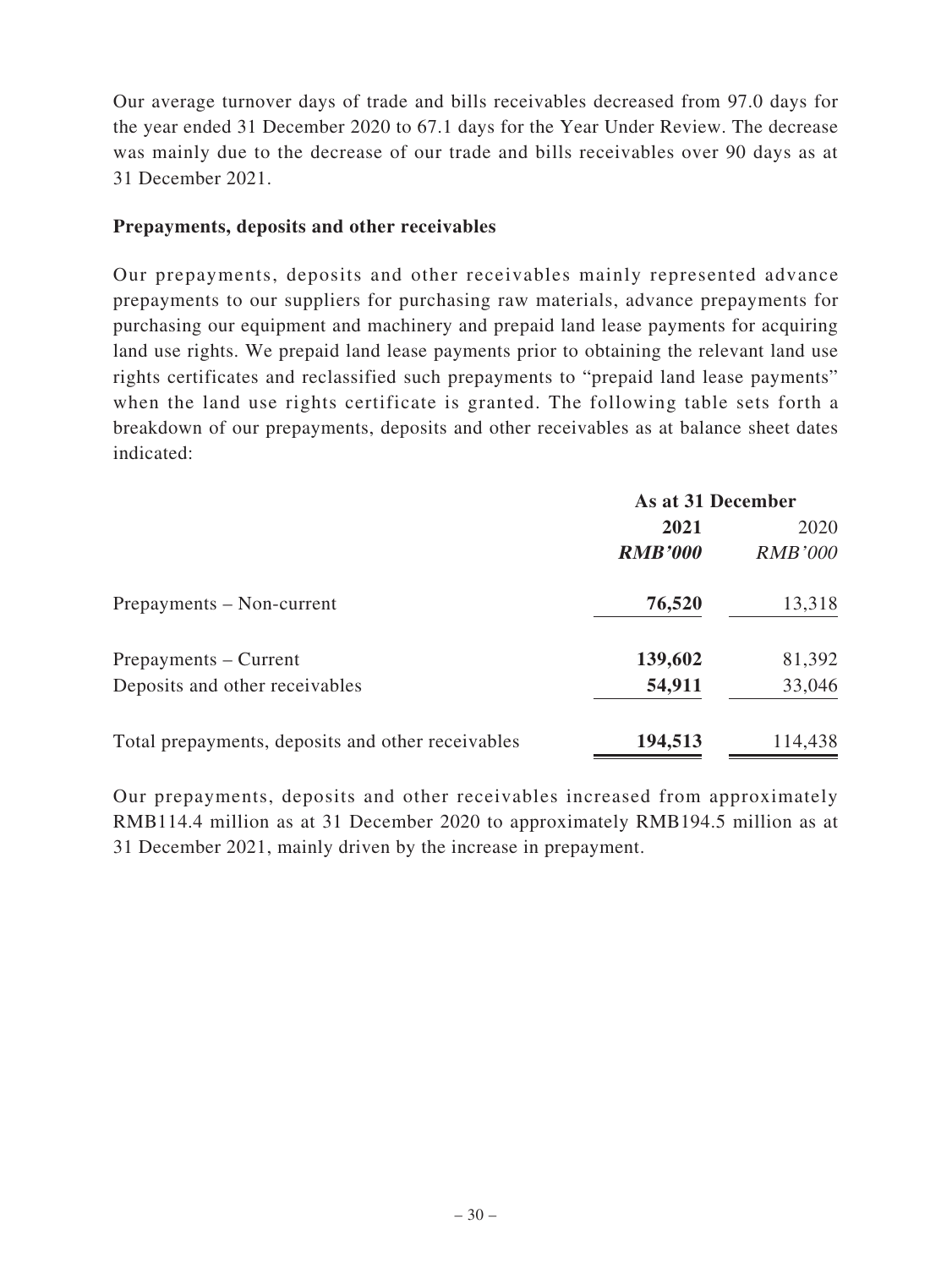### **Trade payables**

Our trade payables increased from approximately RMB6.3 million as at 31 December 2020 to approximately RMB13.6 million as at 31 December 2021 mainly due to the increase in purchase near the end of 2021. The following is an ageing analysis of trade payables, based on the invoice date, as at balance sheet dates indicated:

|                      | As at 31 December |                |
|----------------------|-------------------|----------------|
|                      | 2021              | 2020           |
|                      | <b>RMB'000</b>    | <b>RMB'000</b> |
| Within 30 days       | 9,218             | 4,122          |
| 31 days to 60 days   | 3,572             | 1,072          |
| 61 days to 90 days   | 412               | 1,007          |
| Over 90 days         | 419               | 120            |
| Total trade payables | 13,621            | 6,321          |

Our trade payables were non-interest-bearing and normally settled with terms of 40 days. The following table sets forth the average turnover days of our trade payables for the years indicated:

|                                                | As at 31 December |        |
|------------------------------------------------|-------------------|--------|
|                                                | 2021              | 2020   |
|                                                | (Days)            | (Days) |
| Average turnover days of trade payables (Note) | 6.5               | 10.0   |

Note: Average turnover days of trade payables equal average trade payables divided by cost of sales for the year and multiplied by 365. Average trade payables are calculated as trade payables at the beginning of the year plus trade payables at the end of the year, divided by two.

Our average turnover days of trade payables decreased from approximately 10.0 days for the year ended 31 December 2020 to 6.5 days for the Year Under Review, mainly because the increase in cost of sales for the year ended 31 December 2021.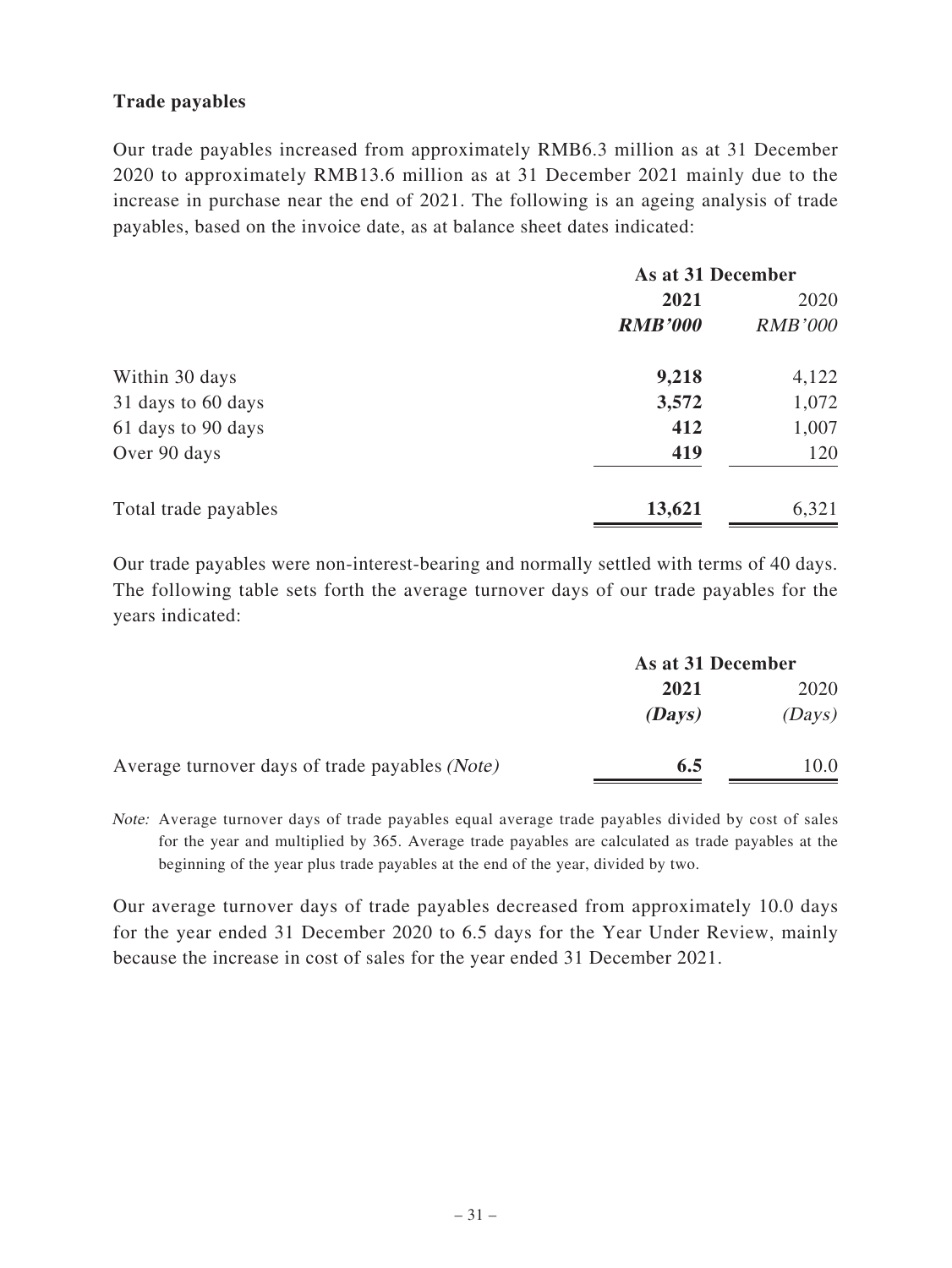### **Other payables and accruals**

Our other payables and accruals comprised accruals, deferred income, contract liabilities, and other payables. Our accruals mainly represented accrued staff costs. Our contract liabilities mainly represented short-term advances received to deliver goods. Our deferred income mainly represented government grants received from the PRC local government authorities in relation to our research and development activities and acquisition of property, plant and equipment. The following table sets forth a breakdown of our other payables and accruals as at balance sheet dates indicated:

| As at 31 December |                |
|-------------------|----------------|
| 2021              | 2020           |
| <b>RMB'000</b>    | <b>RMB'000</b> |
| 30,957            | 25,426         |
| 6,518             | 9,089          |
| 2,215             | 1,555          |
| 15,403            | 10,040         |
| 55,093            | 46,110         |
|                   |                |

Our other payables and accruals increased from approximately RMB46.1 million as at 31 December 2020 to approximately RMB55.1 million as at 31 December 2021. Such increase was mainly driven by the increase in accruals and other payables.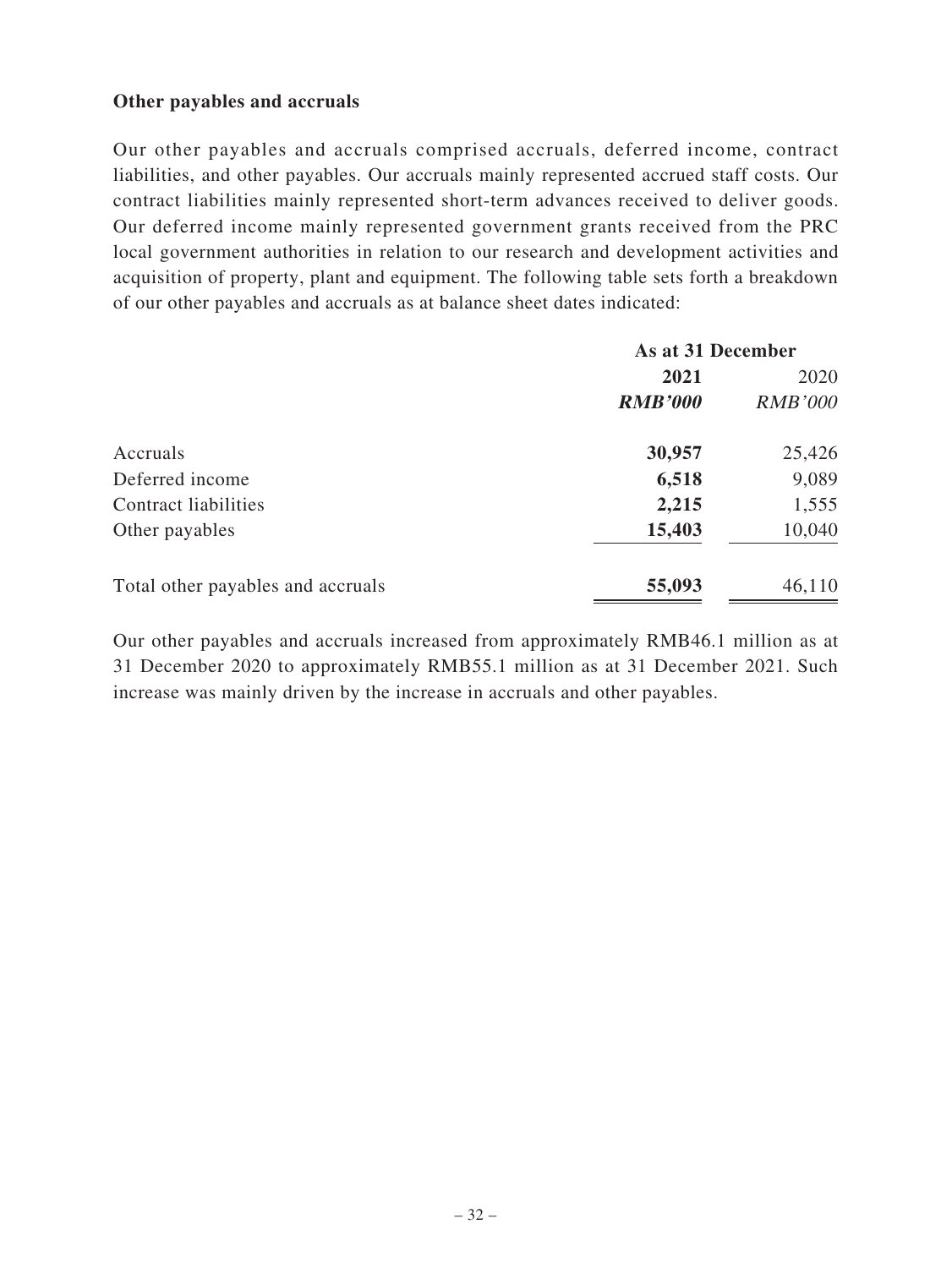### **Bank borrowings**

Bank borrowings were our principal component of our total liabilities, constituting approximately 75.1% and 80.1% of our total liabilities as at 31 December 2021 and 31 December 2020, respectively. The following table sets forth the breakdown of our bank borrowings by current and non-current classification as at balance sheet dates indicated:

|                       | As at 31 December |                |
|-----------------------|-------------------|----------------|
|                       | 2021              | 2020           |
|                       | <b>RMB'000</b>    | <b>RMB'000</b> |
| Non-current           | 19,824            | 29,786         |
| Current               | 325,301           | 236,144        |
| Total bank borrowings | 345,125           | 265,930        |

During the Year Under Review, our bank borrowings included secured and unsecured bank borrowings. The following table sets forth the breakdown of our bank borrowings by secured and unsecured bank borrowings as at the dates indicated:

|                       | As at 31 December |                |
|-----------------------|-------------------|----------------|
|                       | 2021              | 2020           |
|                       | <b>RMB'000</b>    | <b>RMB'000</b> |
| Secured               | 83,817            | 38,798         |
| Unsecured             | 261,308           | 227,132        |
| Total bank borrowings | 345,125           | 265,930        |

As at 31 December 2021, our bank borrowings were secured by the pledge of certain of our Group's leasehold land, and property, plant and equipment with net carrying amounts of approximately RMB5.8 million (31 December 2020: RMB5.9 million) and RMB25.2 million (31 December 2020: RMB30.2 million), respectively.

Our total bank borrowings increased from approximately RMB265.9 million as at 31 December 2020 to approximately RMB345.1 million as at 31 December 2021. Such increase was mainly due to the drawing down of new bank loans during the Year Under Review.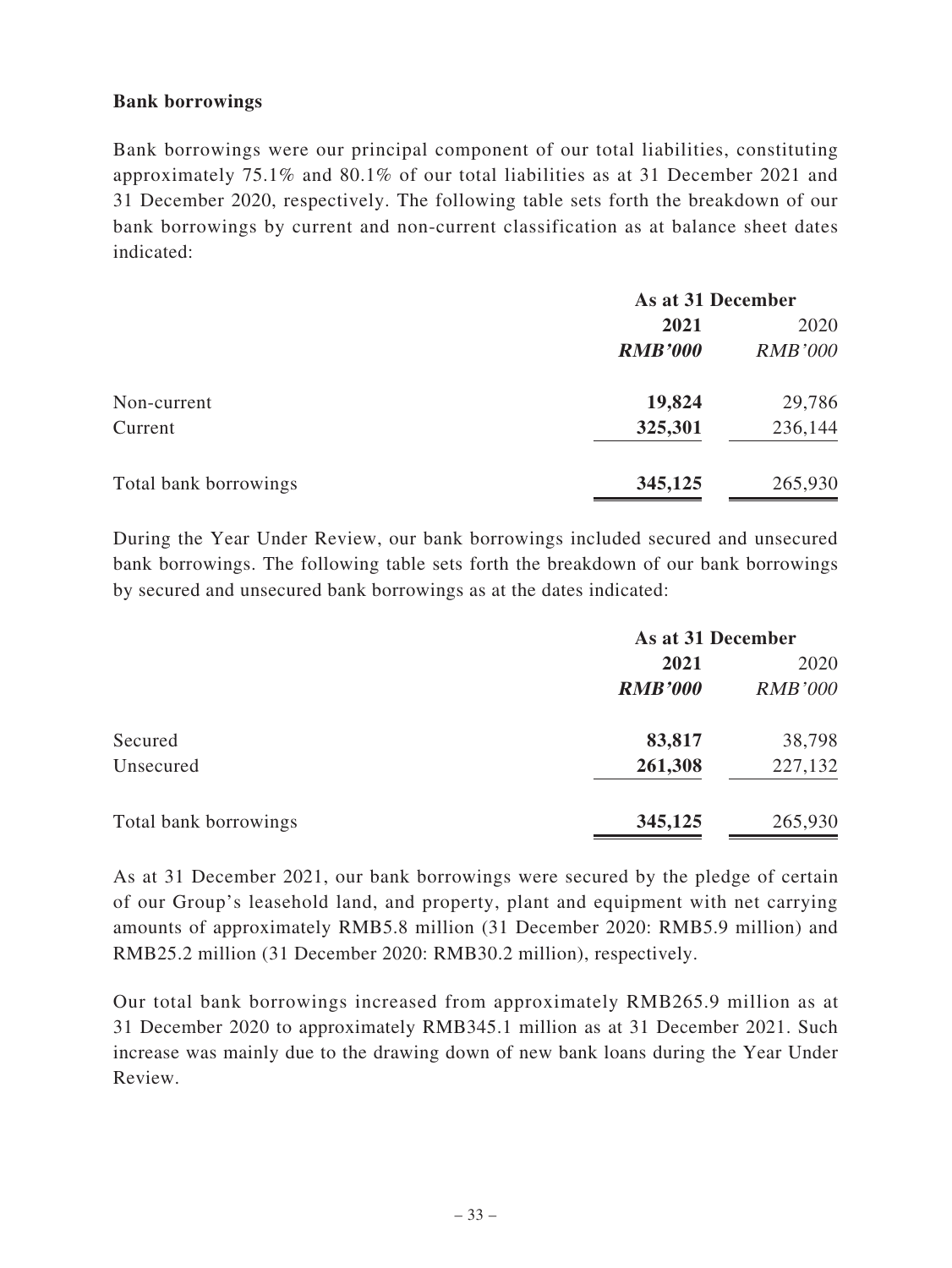## **LIQUIDITY AND CAPITAL RESOURCES**

## **Working capital**

During the Year Under Review, we financed our operations by cash generated from operating activities and bank borrowings. As at 31 December 2021, we had cash and cash equivalents of approximately RMB169.9 million (31 December 2020: approximately RMB186.4 million). In the future, we intend to finance our operations by cash generated from operating activities, bank borrowings and proceeds from the listing of our Company on the Main Board of The Stock Exchange of Hong Kong.

We monitor our cash flows and cash balance on a regular basis and strive to maintain an optimum liquidity that can meet our working capital needs while supporting a viable business scale and future plans.

Taking into account the financial resources available to us, including our existing cash and cash equivalents, availability of bank facilities, estimated net proceeds from the global offering and cash flows from our operations, our Directors are of the view that, after due and careful inquiry, we have sufficient working capital for at least the next 12 months commencing from the date of this announcement.

#### **Cash flows**

The Group's cash is primarily used to meet the demand of financing its working capital requirement, repaying interest and principal due on its indebtedness and providing funds for capital expenditures and growth of the Group's operations.

During the Year Under Review, the Group's cash and cash equivalents decreased by approximately RMB16.5 million, which mainly comprised the net cash flows from operating activities with the amount of approximately RMB48.8 million, net cash flows used in investing activities with the amount of approximately RMB122.3 million, net cash flows from financing activities with the amount of approximately RMB61.8 million, and the foreign exchange loss of approximately RMB4.8 million.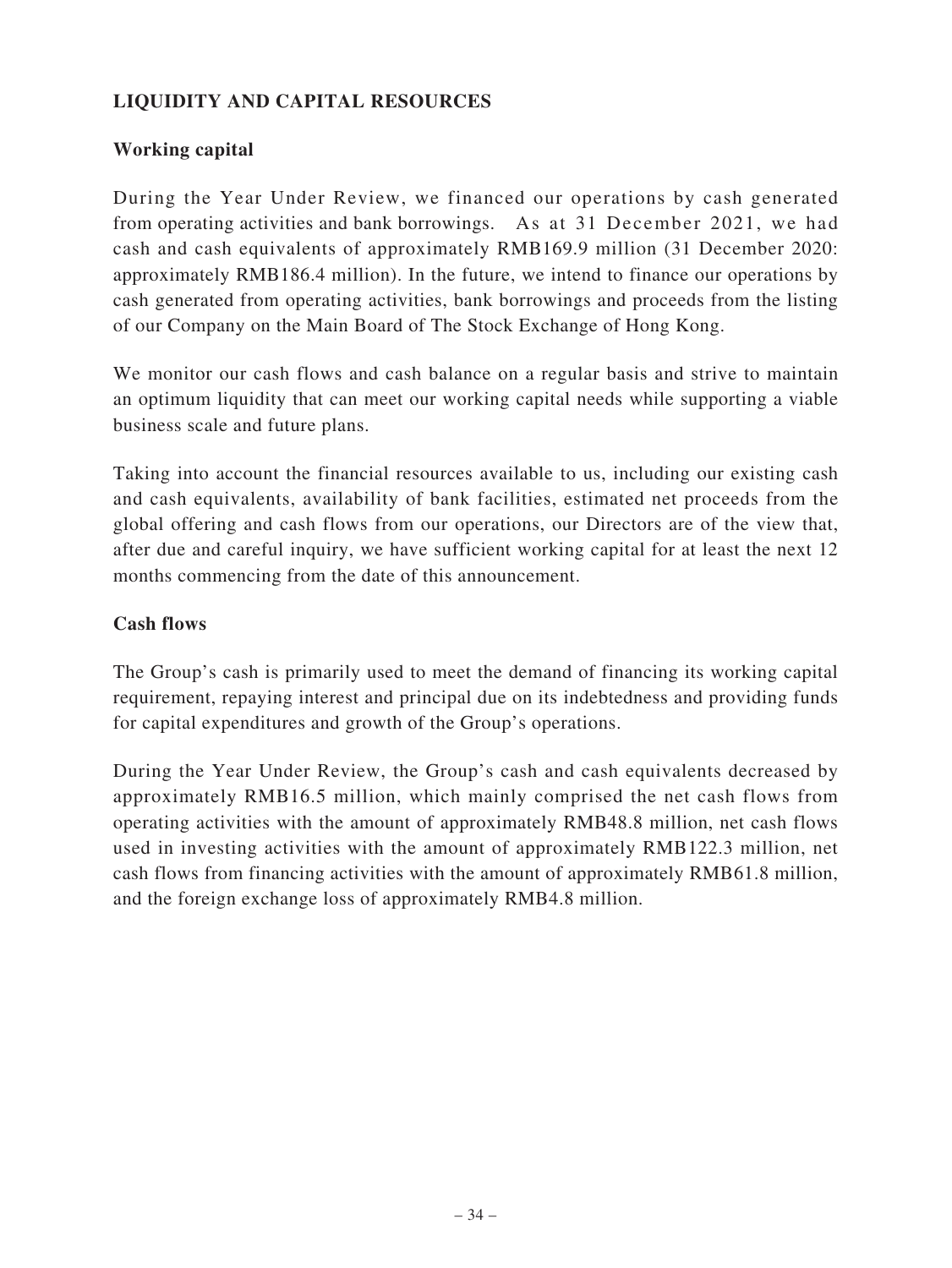## **CAPITAL STRUCTURE**

## **Indebtedness**

The total indebtedness of the Group as at 31 December 2021 was approximately RMB374.4 million (31 December 2020: approximately RMB269.1 million). During the Year Under Review, the Group did not experience any difficulties in renewing its banking facilities with its lenders.

## **Gearing ratio**

As at 31 December 2021, the Group's gearing ratio was approximately 28.1% (31 December 2020: 15.2%), calculated as the total interest-bearing bank borrowings, less cash and cash equivalents, divided by total equity as at the end of the relevant year multiplied by 100%. The increase was mainly due to an increase in interest-bearing bank borrowings.

## **Pledge of assets**

As at 31 December 2021, our bank borrowings were secured by the pledge of certain of our Group's leasehold land, and property, plant and equipment with net carrying amounts of approximately RMB5.8 million (31 December 2020: RMB5.9 million) and RMB25.2 million (31 December 2020: RMB30.2 million), respectively.

## **Capital expenditures**

Our capital expenditures primarily comprised expenditures for purchases of property, plant and equipment. Our capital expenditures amounted to approximately RMB83.6 million and RMB19.0 million for the Year Under Review and the year ended 31 December 2020, respectively.

Our current plan with respect to future capital expenditures is subject to changes based on the evolution of our business plan, market conditions and our outlook of future business conditions. As we continue to expand, we may incur additional capital expenditures.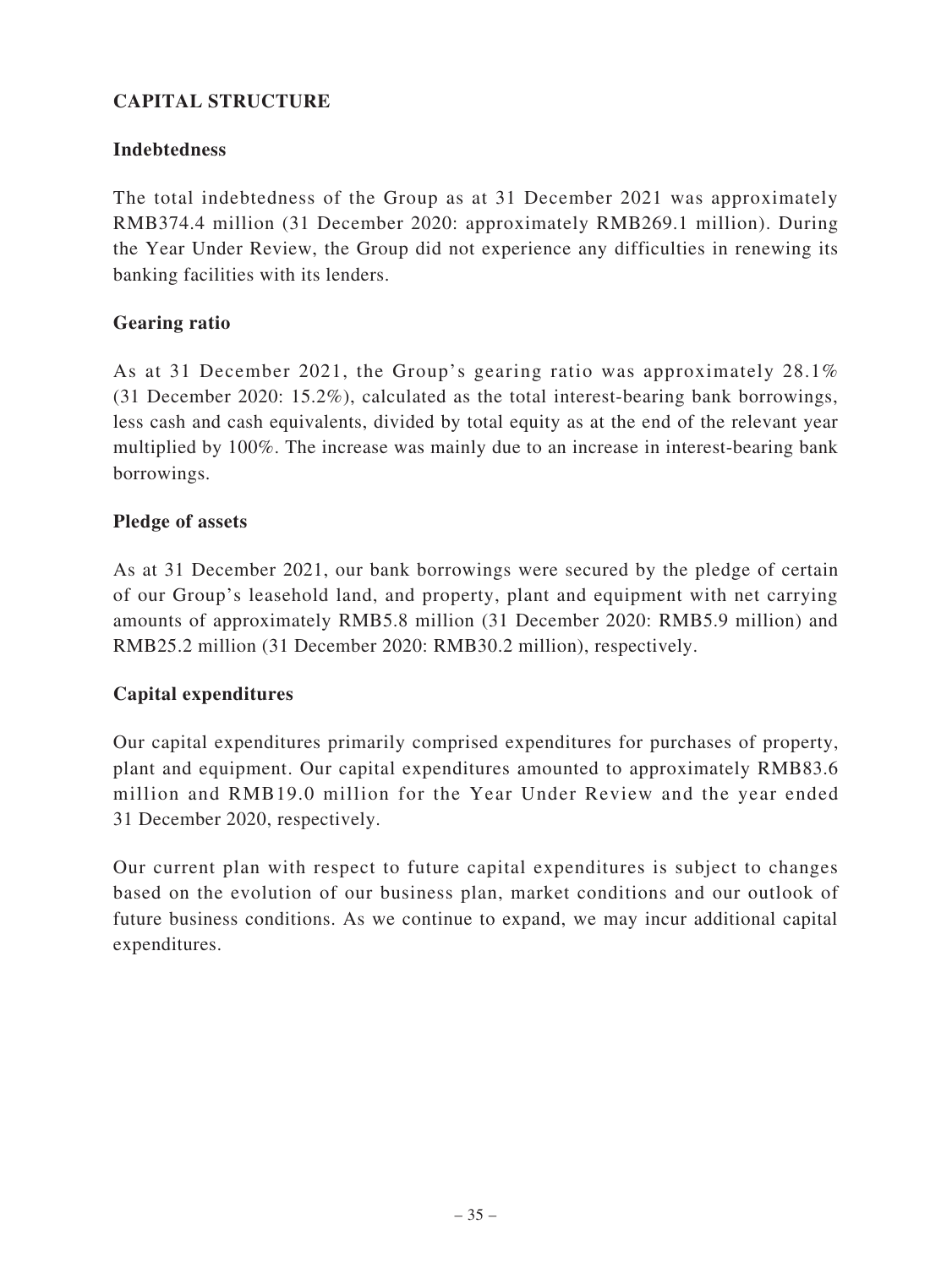## **CONTINGENT LIABILITIES, LEGAL AND POTENTIAL PROCEEDINGS**

As at 31 December 2021, the Group did not have any material contingent liabilities, legal proceedings or potential proceedings (31 December 2020: Nil).

## **CAPITAL COMMITMENT**

As at 31 December 2021, the Group had capital commitments of approximately RMB144.9 million (31 December 2020: approximately RMB44.0 million).

## **SEGMENT INFORMATION**

The Group is principally engaged in the manufacture and sale of metallurgical products and provision of processing services to customers. For the purpose of resource allocation and performance assessment, the Group's management focuses on the operating results of the Group. As such, the Group's resources are integrated and no discrete operating segment information is available. Accordingly, no operating segment information is presented.

## **MATERIAL ACQUISITION AND DISPOSAL BY THE GROUP**

For the year ended 31 December 2021, the Group had not made any material acquisition or disposal.

### **SIGNIFICANT INVESTMENTS**

The Company had not held any significant investments during the year ended 31 December 2021.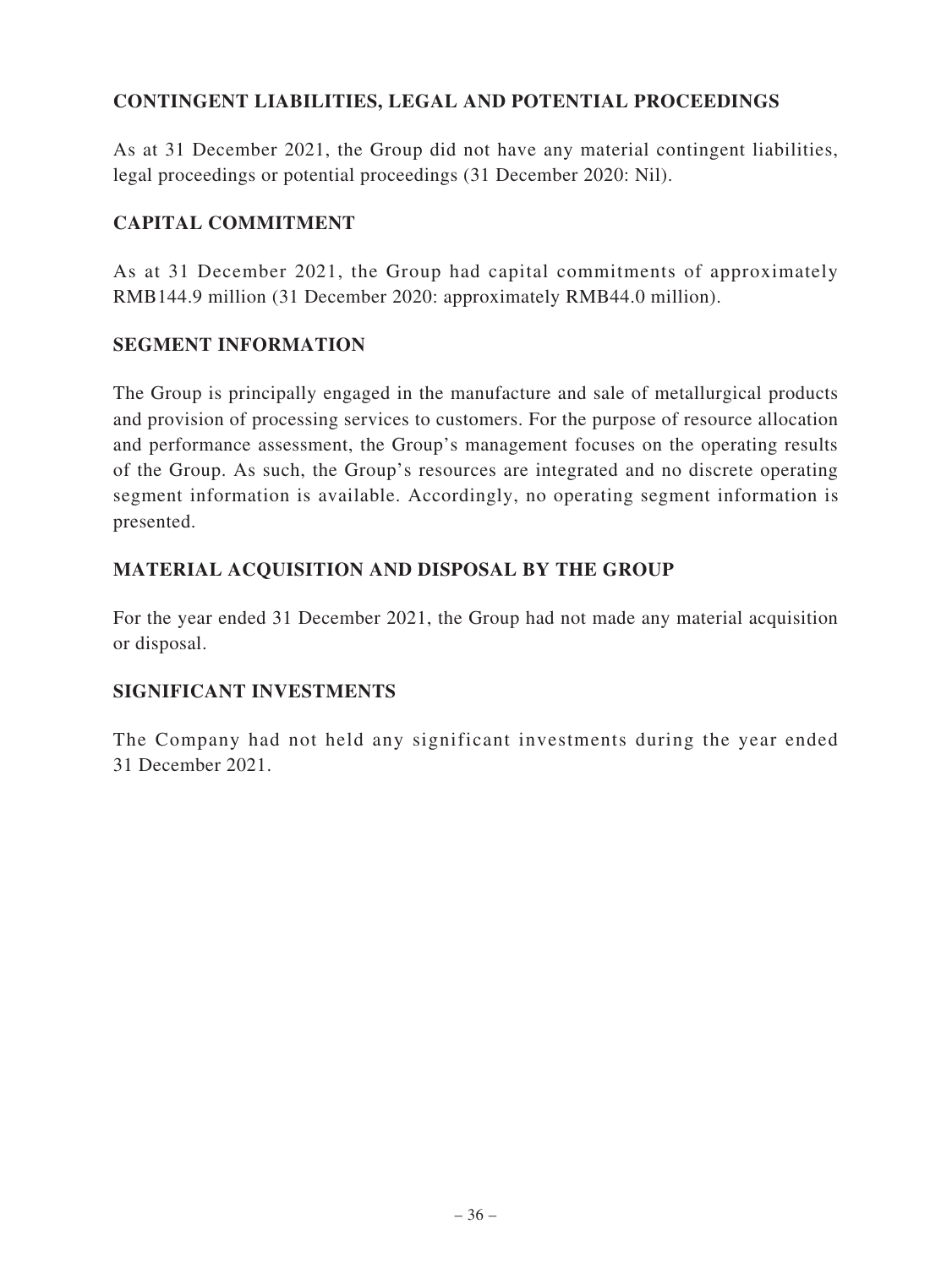## **FUTURE OUTLOOK**

Despite the resurgence of the pandemic and the complex, challenging and uncertain external environment in 2022, we are committed to doing our part no matter how the international environment changes. In particular, we will (i) diligently carry out production, increase production volume and complete the annual production tasks with outstanding performance; (ii) refine quality control, continuously optimise and improve the overall quality control system; (iii) carry out in-depth market exploration, build a healthy industry ecosystem of co-creation, sharing and win-win situation, and establish a reputation of integrity; (iv) complete project construction with high quality and high efficiency; (v) create a high-level research and development system driven by innovation in a market-oriented approach; and (vi) build a talent pool to meet the needs of strategic objectives.

This is a time of crisis, but also an era of opportunities. As the proud members of such a respectable enterprise, we will take on challenges and assume responsibility with courage, make optimisation and improvement, and create value by following the trend, thereby moving forward to become a globally leading manufacturer of tantalum- and niobium-based metallurgical products.

## **HUMAN RESOURCES AND TRAINING**

We believe that our long-term growth depends on the expertise and experience of our employees. We primarily recruit our personnel through campus recruiting, career fairs, recruitment websites and internal recommendation. We provide regular training programs to our employees, including, among others, introductory training, safety training and technical training, to enhance their skills and knowledge. As at 31 December 2021, the Group had a total of 261 employees (2020: 260 employees), total staff cost for the Year Under Review amounted to approximately RMB55.6 million (2020: approximately RMB41.8 million).

The salaries of our employees depend mainly on their position, nature of work and results of their annual performance evaluation. For employees of our PRC subsidiary, we made contributions to social insurance funds, including pension, medical, unemployment, maternity and occupational injury insurance, and housing provident funds for our employees in accordance with applicable PRC laws and regulations. We have established a labour union that aims to protect our employees' legal rights, assist us in attaining our economic objectives and encourage employees to participate in management decisions.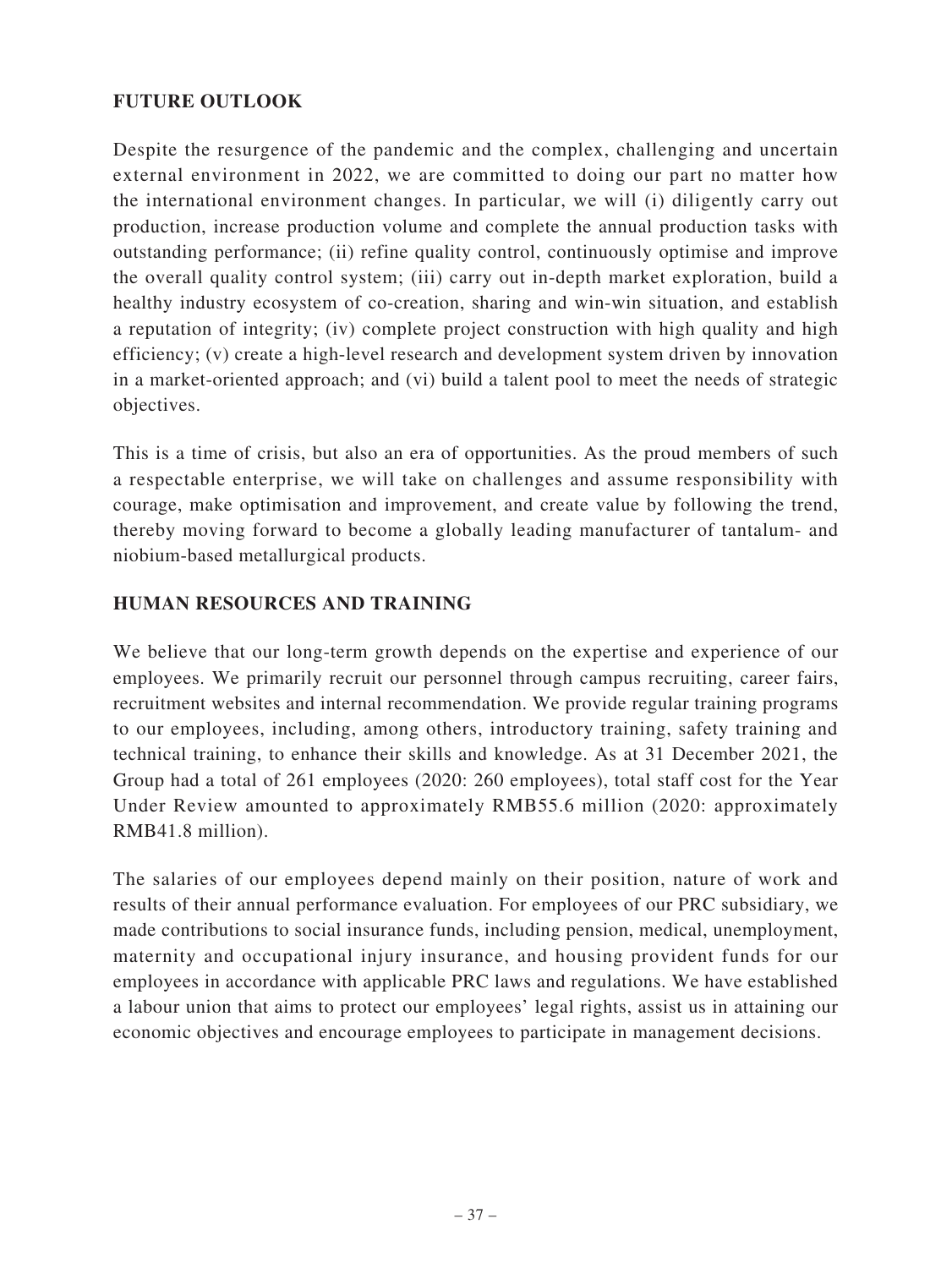## **DIVIDENDS**

The Board resolved not to recommend the payment of any final dividends for the year ended 31 December 2021 (2020: Nil).

### **CLOSURE OF THE REGISTER OF MEMBERS OF SHARES**

#### **To be eligible to attend and vote in the forthcoming annual general meeting**

For the purposes of determining the Shareholders' eligibility to attend and vote at the forthcoming annual general meeting to be held on Tuesday, 31 May 2022, the register of members of the Company will be closed from Thursday, 26 May 2022 to Tuesday, 31 May 2022 (both dates inclusive) during which period no transfer of Shares will be registered. To be qualified for attending and voting at the forthcoming annual general meeting, all share transfer documents must be lodged with Computershare Hong Kong Investor Services Limited, the Company's share registrar in Hong Kong, at Shops 1712– 1716, 17th Floor, Hopewell Centre, 183 Queen's Road East, Hong Kong, for registration no later than 4:00 p.m. on Wednesday, 25 May 2022.

### **GOING CONCERN**

Based on the current financial position and the available financing facilities, the Group has sufficient financial resources for ongoing operation in the foreseeable future. As such, the Financial Statements were prepared on a "going concern" basis.

### **PUBLIC FLOAT**

According to the information disclosed publicly and as far as the Directors are aware, during the Year Under Review and up to the date of this announcement, at least 25% of the issued shares of the Company was held by public shareholders as required under the Listing Rules.

## **PURCHASES, SALE OR REDEMPTION OF THE COMPANY'S LISTED SECURITIES**

During the Year Under Review and up to the date of this announcement, neither the Company nor any of its subsidiaries had purchased, sold or redeemed any of the Company's listed securities.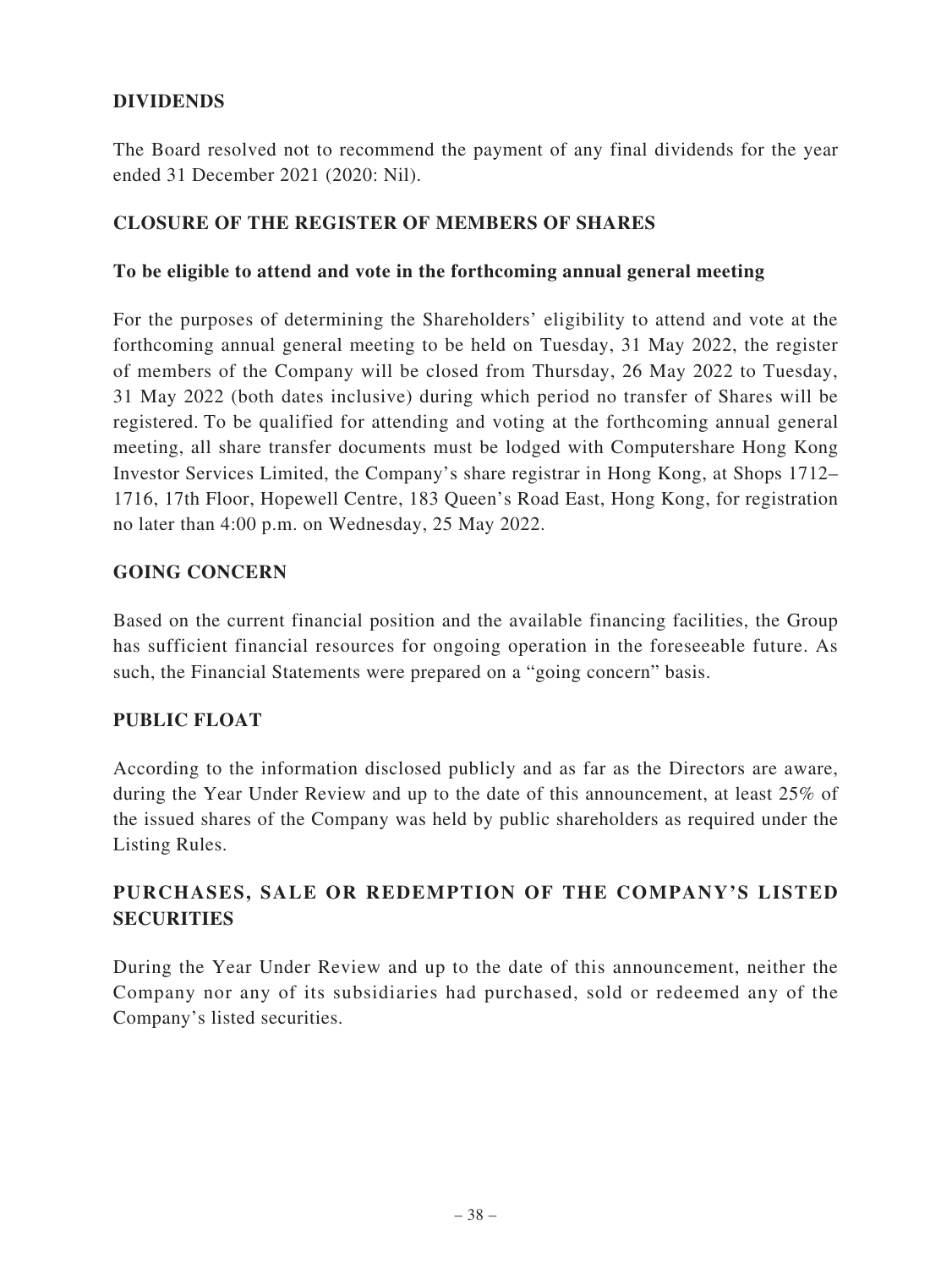### **CORPORATE GOVERNANCE FUNCTIONS**

The Board strives to uphold the principles of corporate governance set out in the Corporate Governance Code (the "**CG Code**") contained in Appendix 14 to the Rules Governing the Listing of Securities on The Stock Exchange of Hong Kong Limited (the "**Listing Rules**"), and adopted various measures to enhance the internal control system, the Directors' continuing professional training and other areas of practice of the Company. While the Board strives to maintain a high level of corporate governance, it also works hard to create value and achieve maximum return for its Shareholders. The Board will continue to conduct review and improve the quality of corporate governance practices with reference to local and international standards.

During the Year Under Review, the Company has complied with the code provisions, other than code provisions A.2.1 of the CG Code as set out in Appendix 14 to the Listing Rules

According to code provision A.2.1 of the CG Code, the roles of chairman and chief executive officer should be separate and should not be performed by the same individual. Currently, Mr. Wu Lijue is our chairman and also the chief executive officer of our Company and he has been managing our Group's business and supervising the overall operations of our Group since its establishment. Having considered (i) the nature and extent of our Group's operations; (ii) Mr. Wu's in-depth knowledge and experience in the tantalum and niobium metallurgy industry and familiarity with the operations of our Group which is beneficial to the management and business development of our Group; and (iii) all major decisions are made in consultation with members of our Board and relevant Board committees, which consist of three independent non-executive Directors on our Board offering independent perspectives, our Board is therefore of the view that there are adequate safeguards in place to ensure sufficient balance of powers and authorities between our Board and the management of our Company and that it is in the best interest of our Group to have Mr. Wu taking up both roles. Our Board will continue to review and consider splitting the roles of the chairman of our Board and the chief executive officer at a time when it is appropriate and suitable by taking into account the circumstances of our Group as a whole.

### **MODEL CODE FOR SECURITIES TRANSACTIONS**

The Company has adopted the Model Code for Securities Transactions by Directors of listed issuers as set out in Appendix 10 to the Listing Rules (the "**Model Code**") as its own code governing securities transactions of the Directors. Specific enquiries have been made to all Directors regarding Directors' securities transactions during the Year Under Review and all Directors have confirmed that they have fully complied with the required standard of dealings as set out in the Model Code during the Year Under Review.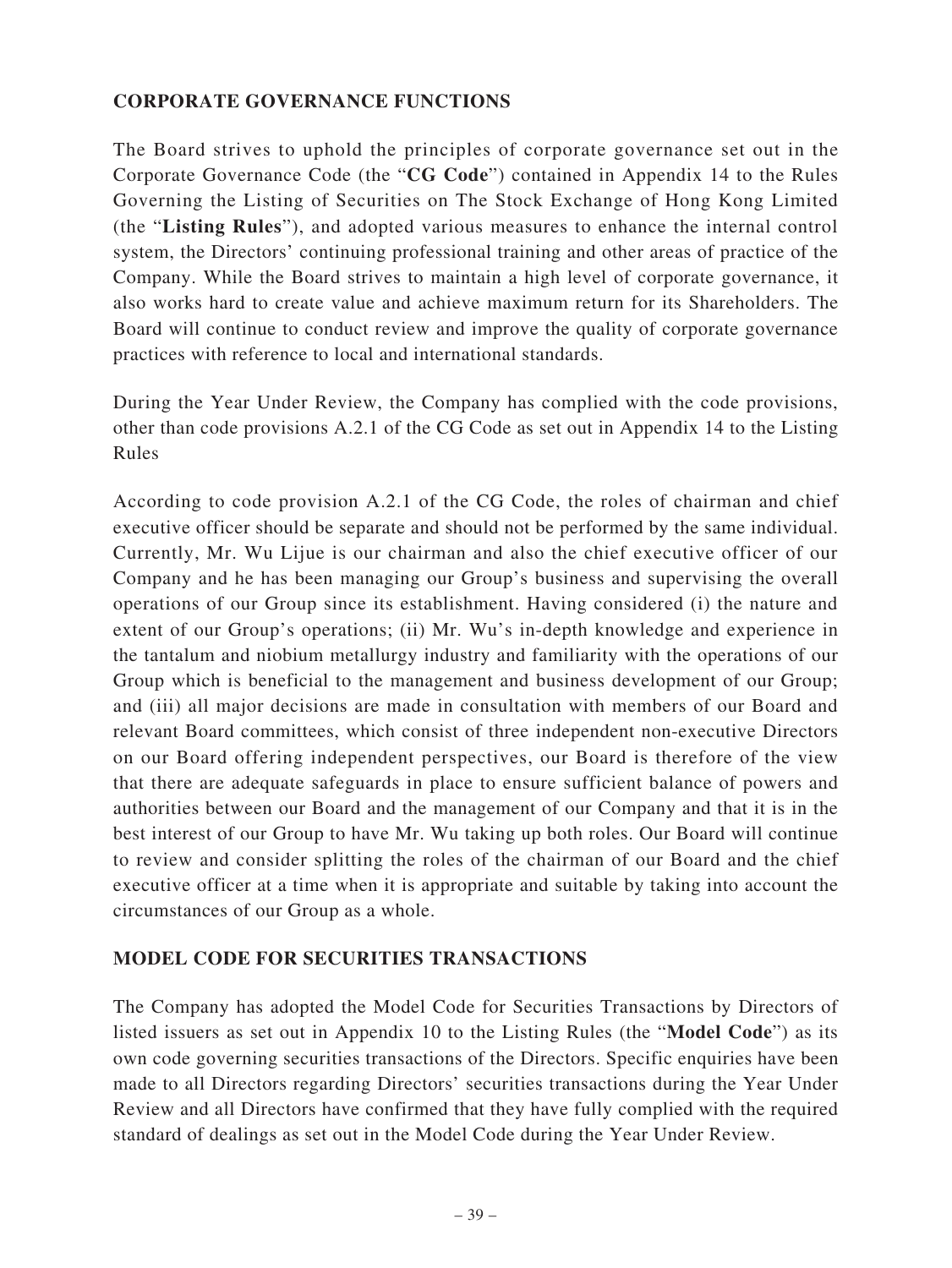## **AUDIT COMMITTEE**

We have established an audit committee on 19 February 2020 with written terms of reference in compliance with Rule 3.21 of the Listing Rules.

Our audit committee has three members, namely Mr. Lau Kwok Fai Patrick, Mr. Zhong Hui and Mr. Yin Fusheng, all of whom are our independent non-executive Directors. Mr. Lau Kwok Fai Patrick, who has appropriate professional qualifications and experience in accounting matters, has been appointed as the chairman of the audit committee.

The primary responsibilities of our audit committee include, among others, (i) providing an independent view of the effectiveness of the financial reporting process, internal control, compliance and risk management systems of our Group; (ii) overseeing the audit process and performing other duties and responsibilities as assigned by our Board; (iii) developing and reviewing our policies and practices on corporate governance, compliance with legal and regulatory requirements and requirements under the Listing Rules; and (iv) developing, reviewing and monitoring the code of conduct applicable to our employees and Directors.

During the Year Under Review, the audit committee had held two meetings and all the members attended the meetings. The Audit Committee has, together with the management of the Company and external independent auditor, reviewed the consolidated financial statements for the year ended 31 December 2021 and accounting principles and practices adopted for the Group, as well as the risk management and internal control systems of the Group and the effectiveness of the Group's internal audit functions for the Year Under Review, and agreed with the accounting treatments adopted by the Group, and was of the opinion that the preparation of the financial statements in this announcement complies with the applicable accounting standards and the requirements under the Listing Rules and adequate disclosures have been made.

### **EVENTS AFTER THE REPORTING PERIOD**

There is no material events after the reporting period as at the date of this announcement.